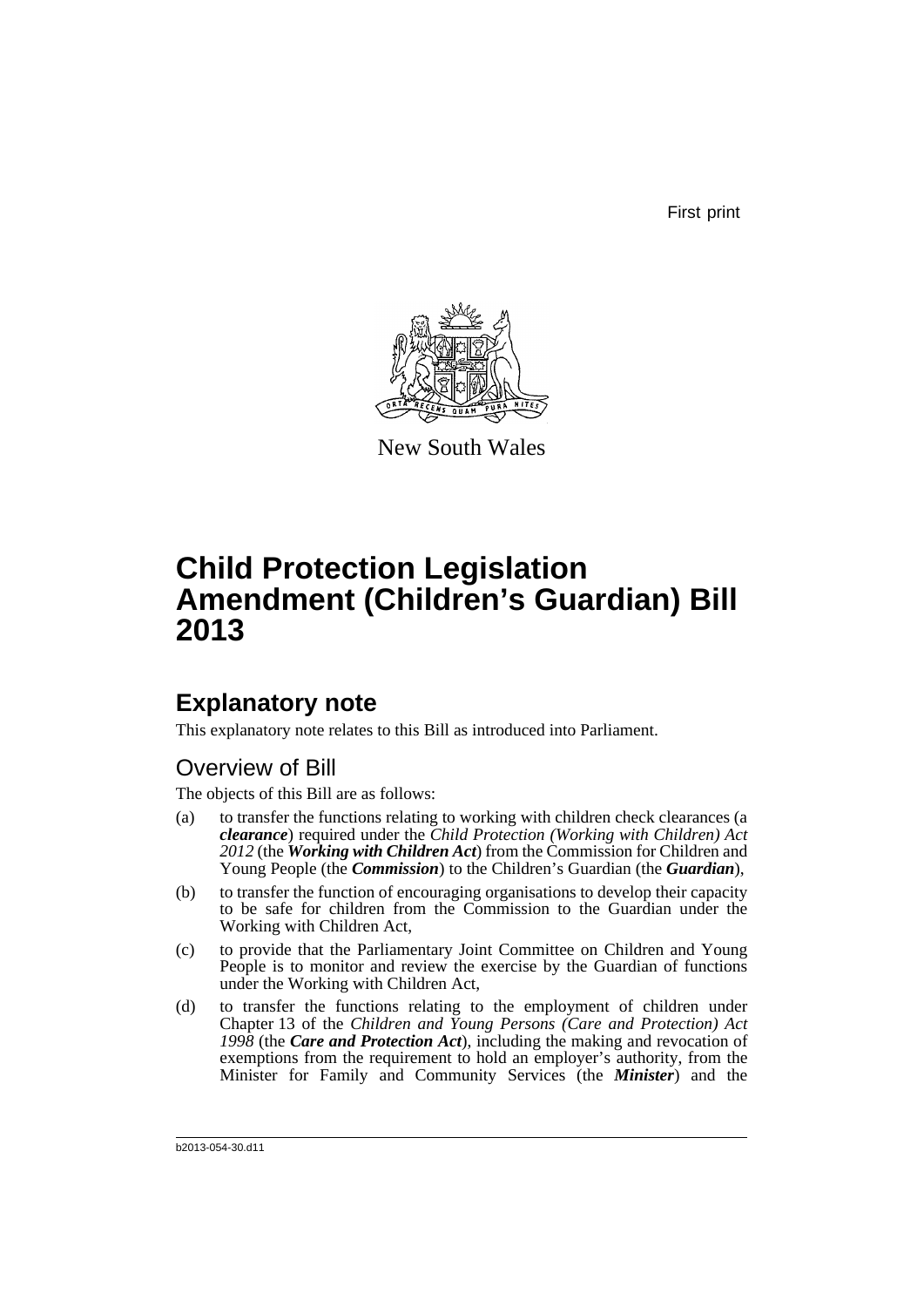Explanatory note

Director-General of the Department of Family and Community Services to the Guardian,

- (e) to transfer the functions of the development and administration of voluntary accreditation schemes for programs for, and for persons working with, persons who have committed sexual offences against children from the Commission to the Guardian,
- (f) to transfer the function of appearing as a party to Administrative Decisions Tribunal proceedings relating to the exemption of a person from compliance with reporting obligations under the *Child Protection (Offenders Registration) Act 2000* from the Commission to the Guardian,
- (g) to transfer the functions relating to the audit of the accuracy of child-related conduct declarations that are required to accompany the nomination paper of a candidate for election to the Legislative Assembly or the Legislative Council under the *Parliamentary Electorates and Elections Act 1912* from the Commission to the Guardian,
- (h) to provide that the Guardian may audit, or may authorise a person to audit, the accuracy of a statutory declaration outlining information on whether a worker who is exempt from the requirement to hold a clearance has been convicted of certain offences,
- (i) to provide that the Guardian is to establish a register for the purpose of the authorisation of individuals as authorised carers, and to maintain that register, in accordance with the regulations,
- (j) to amend the *Child Protection (Offenders Registration) Act 2000* to adopt the definitions of *employer* and *worker*, as defined in the Working with Children Act, which will extend the reporting requirements under the *Child Protection (Offenders Registration) Act 2000* to volunteering arrangements,
- (k) to make consequential amendments.

# Outline of provisions

**Clause 1** sets out the name (also called the short title) of the proposed Act.

**Clause 2** provides for the commencement of the proposed Act on the date of assent to the proposed Act or 15 June 2013, whichever is the later.

# **Schedule 1 Amendment of Child Protection (Working with Children) Act 2012 No 51**

### **Transfer of functions**

The Working with Children Act requires a person engaged in child-related work to have a working with children check clearance (a *clearance*) and does not permit certain persons to be granted a clearance to engage in child-related work.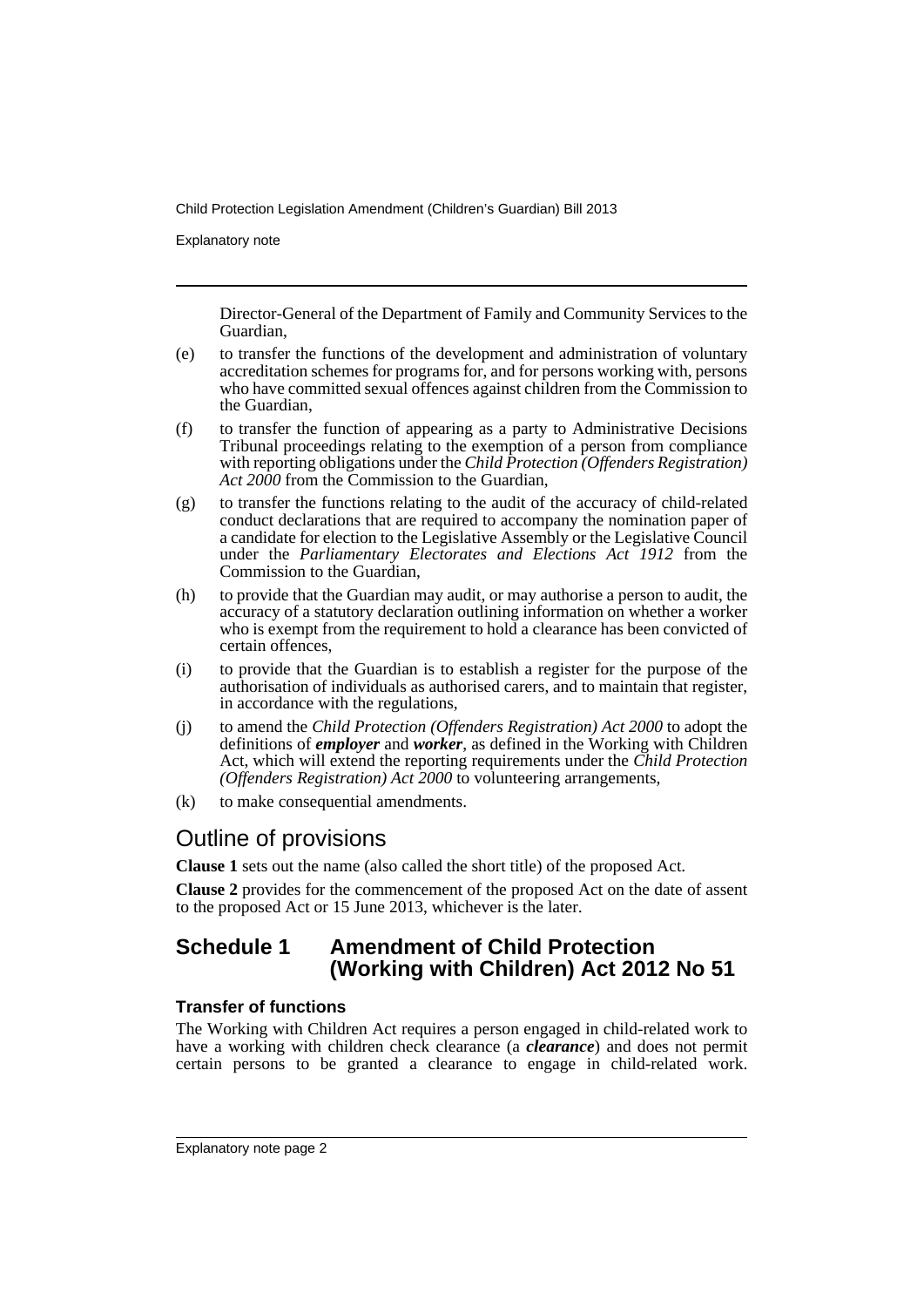Explanatory note

**Schedule 1 [4]** transfers the functions provided by that Act from the Commission to the Guardian.

**Schedule 1 [12]** makes it clear that the function of encouraging organisations to develop their capacity to be safe for children is transferred from the Commission to the Guardian and is to be exercised under the Working with Children Act.

**Schedules 1 [1], [3], [8]–[11] and [14], 3.5 [1] and 3.8 [1]** make amendments consequent on the transfer of those functions. **Schedules 1 [2] and 3.2 [6]** insert a definition of *Children's Guardian*.

#### **Adults who reside at homes where care is provided**

**Schedule 1 [6] and [7]** correct incorrect references to education and care services in section 10 of the Act, which was intended by Parliament to require adults who reside in private homes where family day care services and other child care services regulated by State legislation are provided to obtain clearances. Currently, the provision incorrectly refers to bodies that manage the provision of such services rather than the individual providers of the services. **Schedule 3.4** makes a consequential amendment.

**Schedule 1 [5]** replaces the requirement for an adult who resides at the home of an approved provider under the *Children (Education and Care Services) National Law*  $(NSW)$  to hold a clearance with a requirement for an adult who resides at a home where a home based education and care service or a family day care service is provided to hold such a clearance. The requirement will not apply to an adult who resides at such a home and who is otherwise required to hold a clearance such as a person who is providing the care services at the home.

**Schedule 1 [2]** inserts definitions of *family day care service* and *home based education and care service*.

#### **Audit of statutory declarations of volunteers**

**Schedule 1 [15]** inserts proposed section 40A, which provides that the Guardian may audit the accuracy of a statutory declaration made by a worker who is exempted by the regulations from the requirement to hold a clearance. The Guardian may authorise another person to carry out such an audit, if the Guardian is advised, in writing, that the Privacy Commissioner is satisfied that the person is able to adequately provide for the security of any information obtained in the exercise of functions pursuant to the authorisation. The provision applies to a statutory declaration that contains information relating to the offences specified in Schedule 2 to the Act. For the purposes of carrying out such audits, the Commissioner of Police is authorised to disclose information relating to spent convictions and offences. If a person authorised under the proposed section reasonably believes that a statutory declaration is inaccurate, the person must inform the Guardian as soon as practicable and provide any information relevant to that belief to the Guardian. The provision also specifies the persons and bodies to whom the Guardian may disclose information obtained under the section. The Minister may give the Guardian a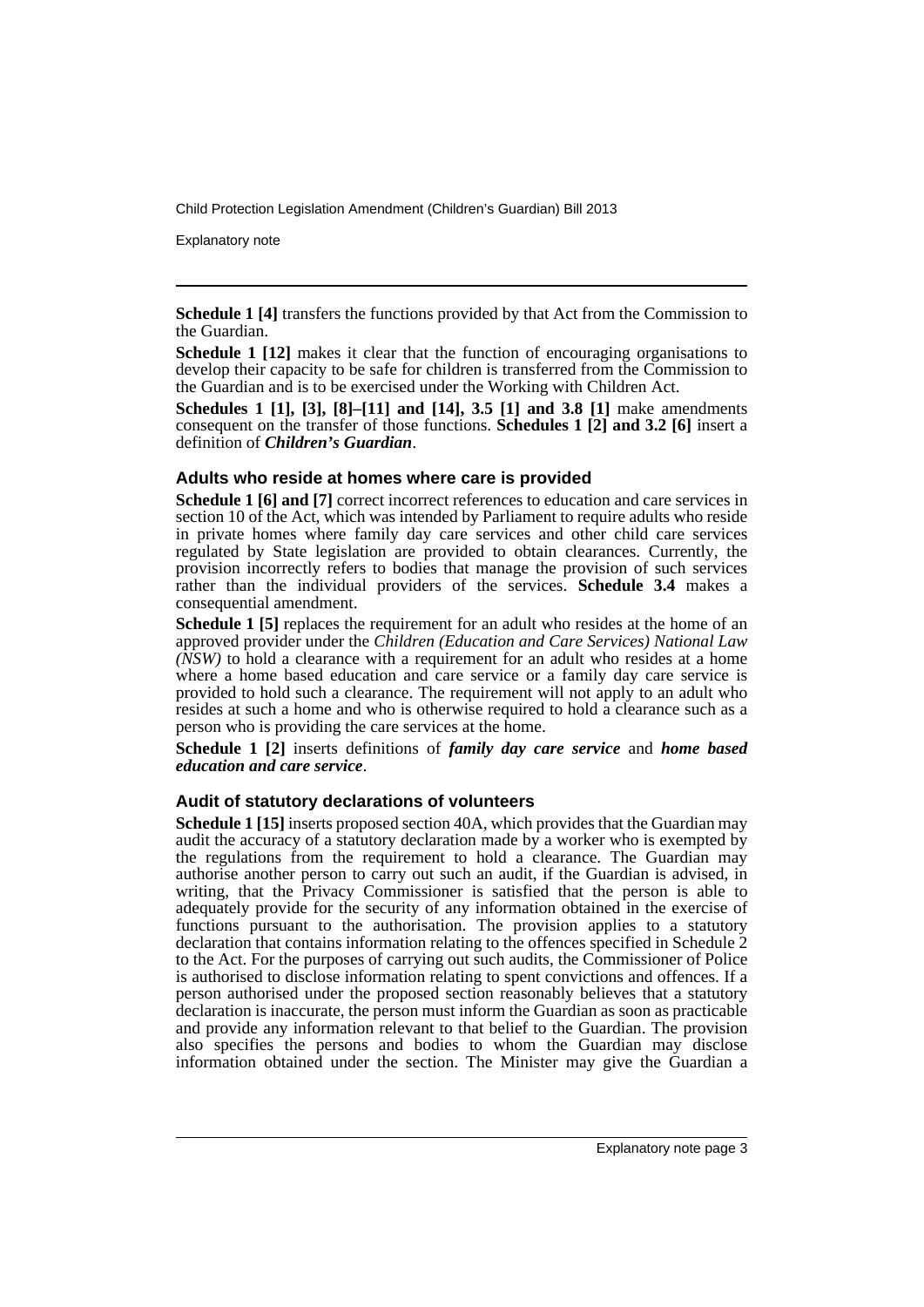Explanatory note

written direction on the exercise of functions under the proposed section and the Guardian must comply with the direction.

#### **Children at risk reports**

**Schedule 1 [16]** provides that the Guardian may use information obtained in the course of exercising functions under the Working with Children Act for the purposes of making a report to the Director-General of the Department of Family and Community Services under section 24 (Report concerning child or young person at risk of significant harm) or 27 (Mandatory reporting) of the Care and Protection Act. A report referred to in section 29 (Protection of persons who make reports or provide certain information) of that Act may be provided to the Guardian in accordance with a requirement under the Working with Children Act.

### **Schedule 2 Amendment of Children and Young Persons (Care and Protection) Act 1998 No 157**

**Schedule 2 [2]** substitutes the requirement that, as a condition of an authorised carer's authorisation, the carer notify the designated agency if any person (other than the carer) who is of or above the age of 18 years is residing at the carer's home on a regular basis and has been doing so for a period of at least 3 months. Instead, an authorised carer must notify the designated agency, as soon as practicable, if such a person commences to reside at the carer's home and will continue to do so on a regular basis. The requirement to notify the designated agency also applies when a minor residing at the carer's home attains the age of 18 years.

Chapter 10 of the Care and Protection Act provides for the establishment and principal functions of the statutory office of the Guardian. **Schedule 2 [3]** amends section 181 to include the descriptions of the functions transferred from the Commission to the Guardian, being the exercise of functions relating to persons engaged in child-related work, including clearances, and the development and administration of voluntary accreditation schemes for programs for, and for persons working with, persons who have committed sexual offences against children. It also includes a description of the functions transferred from the Minister to the Guardian, which relate to the employment of children, including the making and revocation of exemptions from the requirement to hold an employer's authority. The proposed amendment also provides that the Guardian is to establish a register for the purpose of the authorisation of individuals as authorised carers, and to maintain that register, in accordance with the regulations.

**Schedule 2 [4]** inserts proposed section 183, which enables the Guardian to appoint such advisory committees as the Guardian considers appropriate in the exercise of the Guardian's functions.

**Schedule 2 [5]** inserts proposed sections 186A and 186B, which specify the organisations to which the Guardian may refer information and provide protection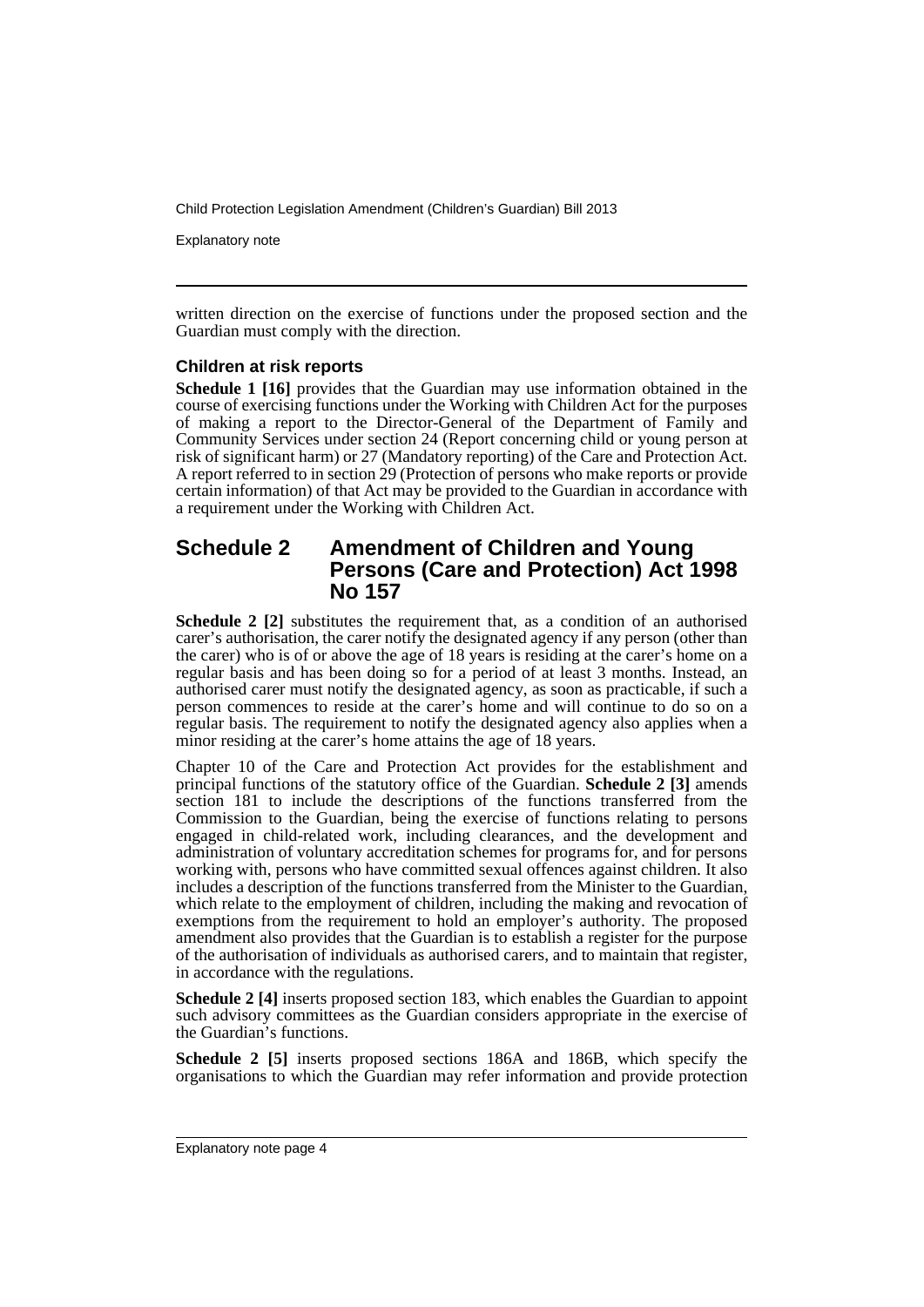Explanatory note

from liability for the Guardian, a member of an advisory committee of the Guardian and any person acting under the direction of the Guardian or such an advisory committee. Under proposed section 186A, the Guardian may refer information relating to a possible criminal offence that is obtained in the course of exercising functions to the Commissioner of Police, the Ombudsman, the Director-General of the Department of Family and Community Services or any other investigative or government agency that the Guardian considers appropriate.

**Schedule 2 [6] and [7]** transfer functions relating to child-related employment from the Minister to the Guardian. Those functions include the granting, refusal and revocation of employers' authorities, which authorise employers to employ persons under the age of 15 years in prescribed employment and persons under the age of 16 years as models, subject to certain conditions. **Schedules 1 [13] and 2 [8], [9], [11] and [12]** make consequential amendments.

**Schedule 2 [10]** reduces the period within which the Guardian must determine an application for an employer's authority from 28 days to 14 days.

# **Schedule 3 Amendment of other Acts**

### **Consequential amendments**

**Schedule 3.1, 3.3, 3.6 and 3.7** make amendments consequent on the repeal of Part 7 of the *Commission for Children and Young People Act 1998*.

### **Child Protection (Offenders Registration) Act 2000**

**Schedule 3.2 [2]** inserts the definitions of *employer* and *worker*, as defined in the Working with Children Act, which will extend the reporting requirements under the *Child Protection (Offenders Registration) Act 2000* to volunteering arrangements. **Schedule 3.2 [1]** makes a consequential amendment.

**Schedule 3.2 [3]–[5]** transfer the function of appearing as a party to Administrative Decisions Tribunal proceedings relating to the exemption of a person from compliance with reporting obligations under the *Child Protection (Offenders Registration) Act 2000* from the Commission to the Guardian.

### **Commission for Children and Young People Act 1998**

**Schedule 3.5 [2]** updates an obsolete reference.

**Schedule 3.5 [3]** provides that the Parliamentary Joint Committee on Children and Young People is to monitor and review the exercise by the Guardian of functions under the Working with Children Act.

**Schedule 3.5 [4]** provides that the Committee may report to both Houses of Parliament, with such comments as it thinks fit, on any matter appertaining to the exercise of the Guardian's functions under the Working with Children Act to which, in the opinion of the Committee, the attention of Parliament should be directed.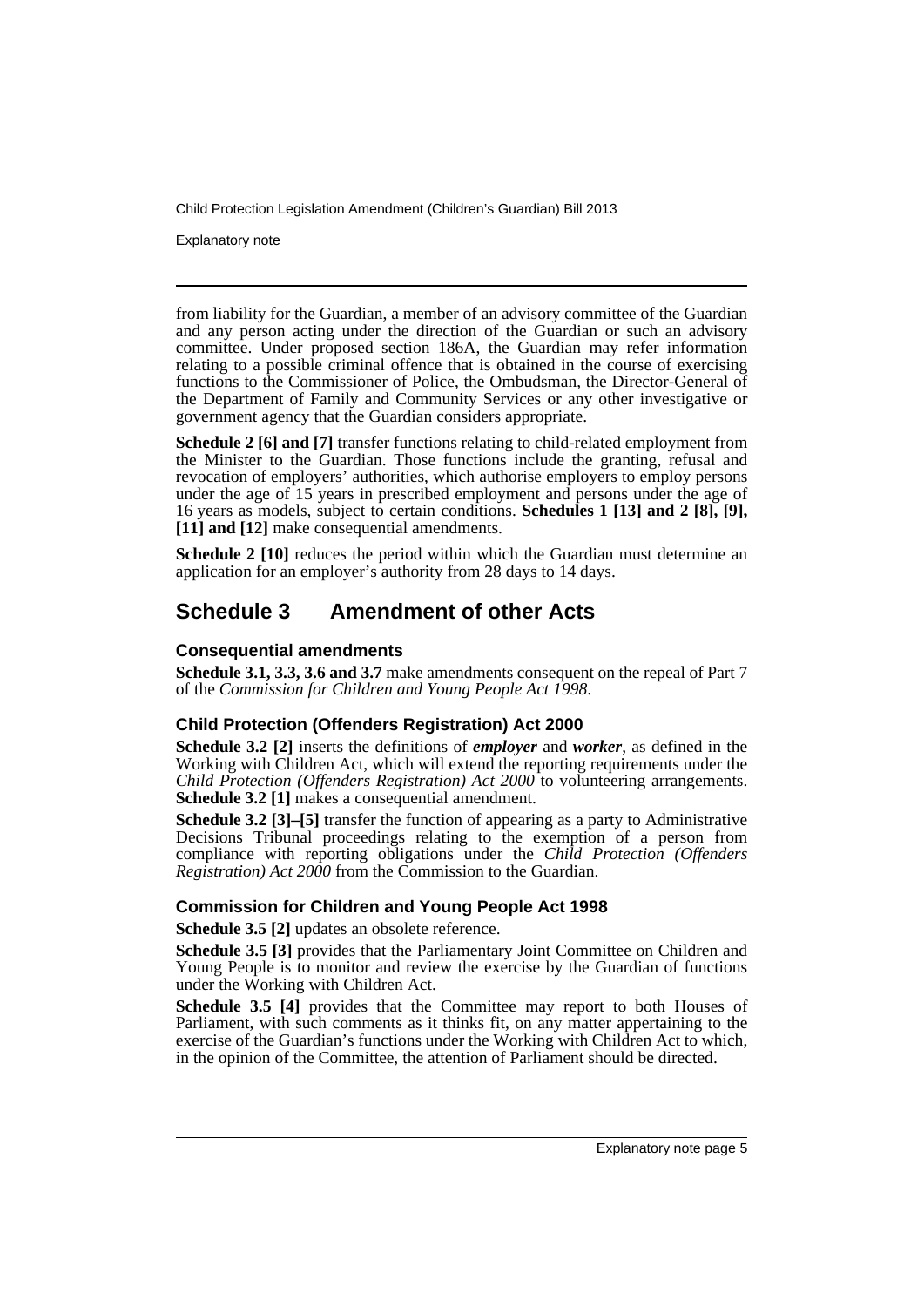Explanatory note

#### **Ombudsman Act 1974**

**Schedule 3.8 [2]** makes it clear that proposed section 25DA of the *Ombudsman Act 1974* (to be inserted by the Working with Children Act) does not limit the information that the Ombudsman may otherwise disclose to the Guardian under that Act, or any other Act or law. Proposed section 25DA provides that the Ombudsman may disclose certain information to the Guardian for the purpose of the exercise of functions under the Working with Children Act.

#### **Parliamentary Electorates and Elections Act 1912**

**Schedule 3.9 [2]–[6]** amend the *Parliamentary Electorates and Elections Act 1912* to transfer the functions of the Commission relating to the audit of child-related conduct declarations that are required to accompany the nomination paper of a candidate for election to the Legislative Assembly or the Legislative Council under that Act to the Guardian.

**Schedule 3.9 [1]** omits the definition of *CYP Commission* and inserts a definition of *Children's Guardian*.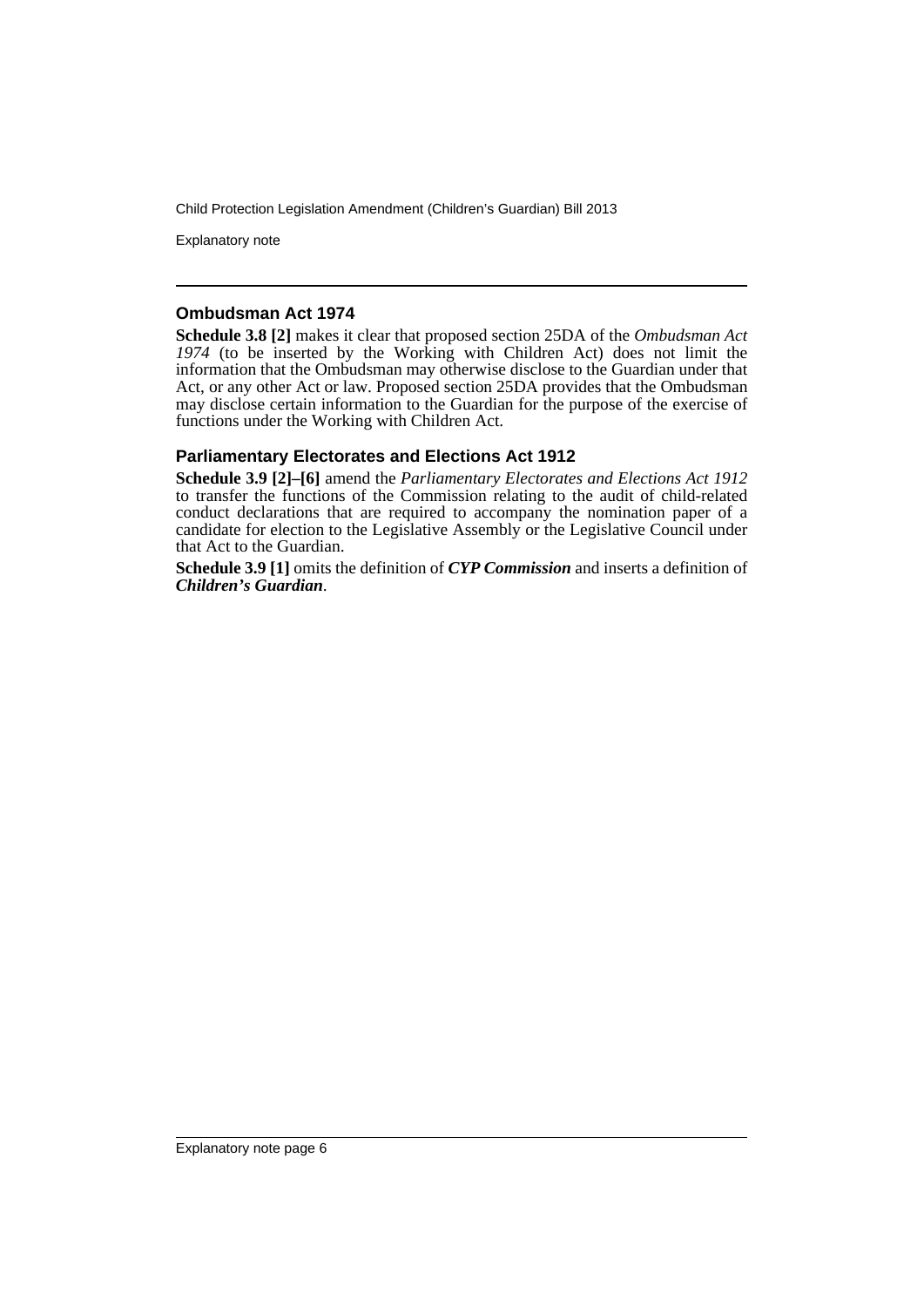First print



New South Wales

# **Child Protection Legislation Amendment (Children's Guardian) Bill 2013**

# **Contents**

|            |                                                                                  | Page          |
|------------|----------------------------------------------------------------------------------|---------------|
|            | Name of Act                                                                      | 2             |
|            | Commencement                                                                     | $\mathcal{P}$ |
| Schedule 1 | Amendment of Child Protection (Working with Children)<br>Act 2012 No 51          | 3             |
| Schedule 2 | Amendment of Children and Young Persons (Care and<br>Protection) Act 1998 No 157 |               |
| Schedule 3 | Amendment of other Acts                                                          | 11            |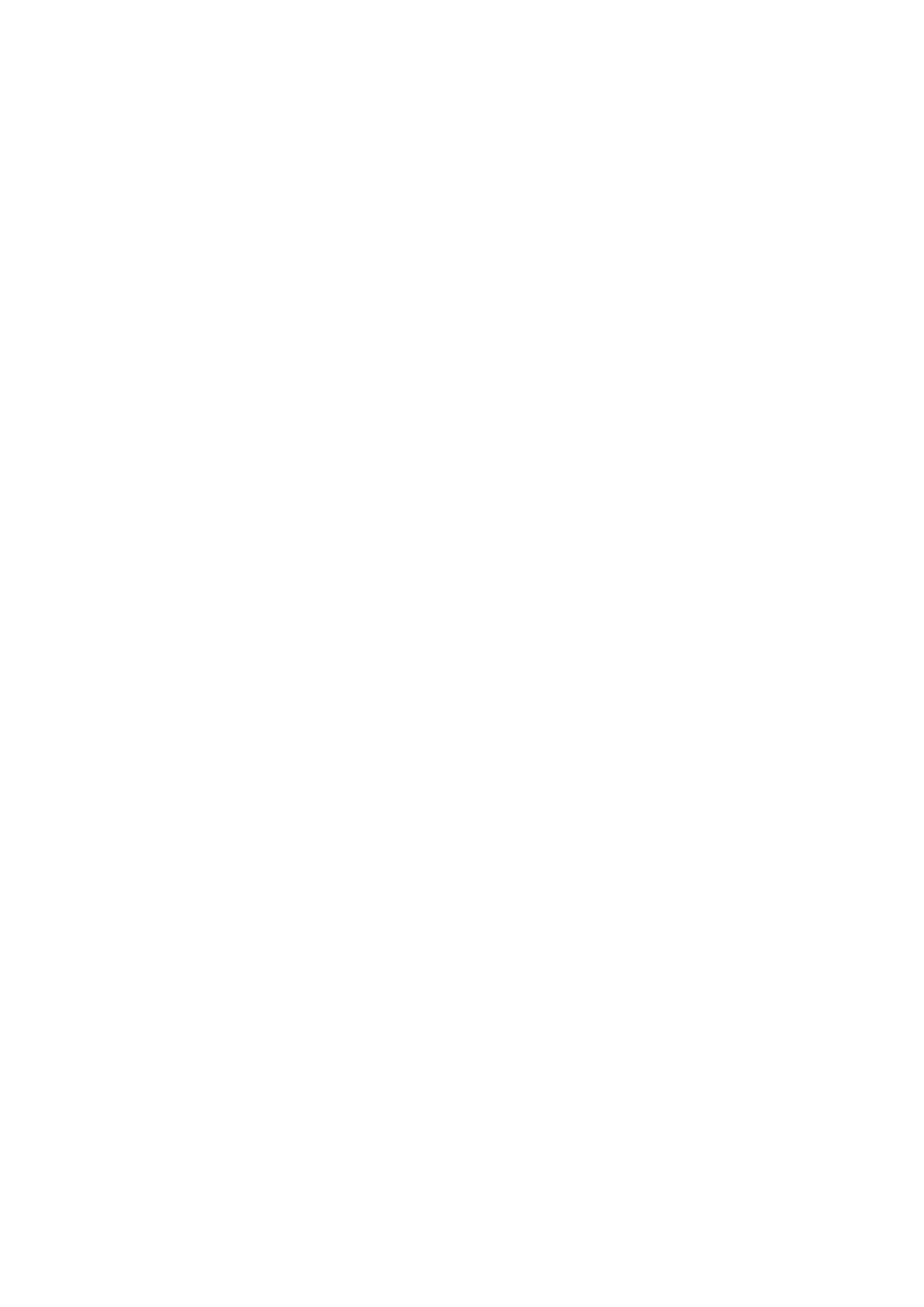

New South Wales

# **Child Protection Legislation Amendment (Children's Guardian) Bill 2013**

No , 2013

### **A Bill for**

An Act to amend the *Child Protection (Working with Children) Act 2012* to transfer the functions relating to working with children check clearances to the Children's Guardian; and for other purposes.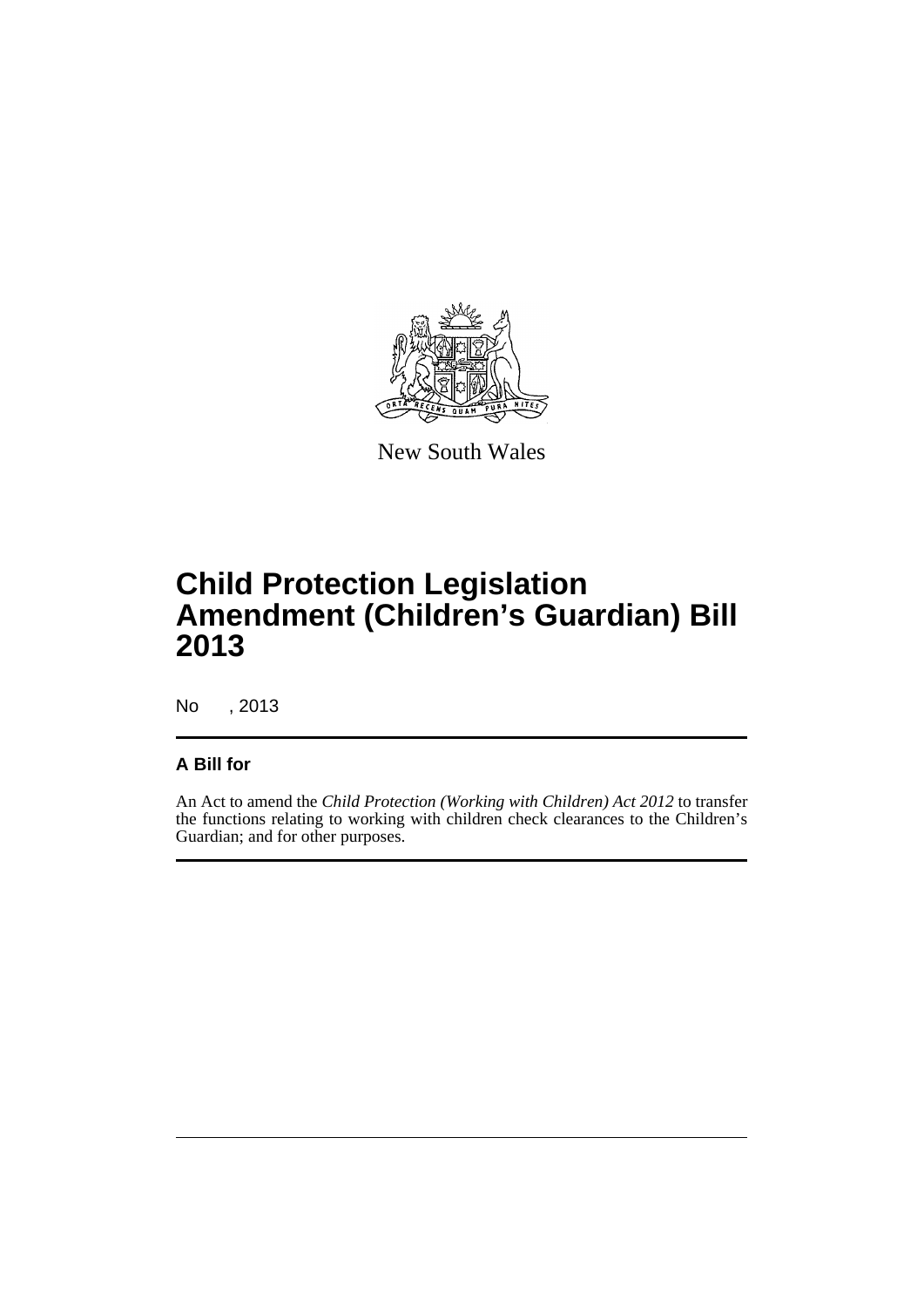<span id="page-9-1"></span><span id="page-9-0"></span>

| The Legislature of New South Wales enacts:                                                        | 1                   |
|---------------------------------------------------------------------------------------------------|---------------------|
| Name of Act                                                                                       | $\mathcal{P}$       |
| This Act is the Child Protection Legislation Amendment (Children's<br>Guardian) Act 2013.         | 3<br>$\overline{4}$ |
| Commencement                                                                                      | 5                   |
| This Act commences on the date of assent to this Act, or 15 June 2013,<br>whichever is the later. | 6<br>7              |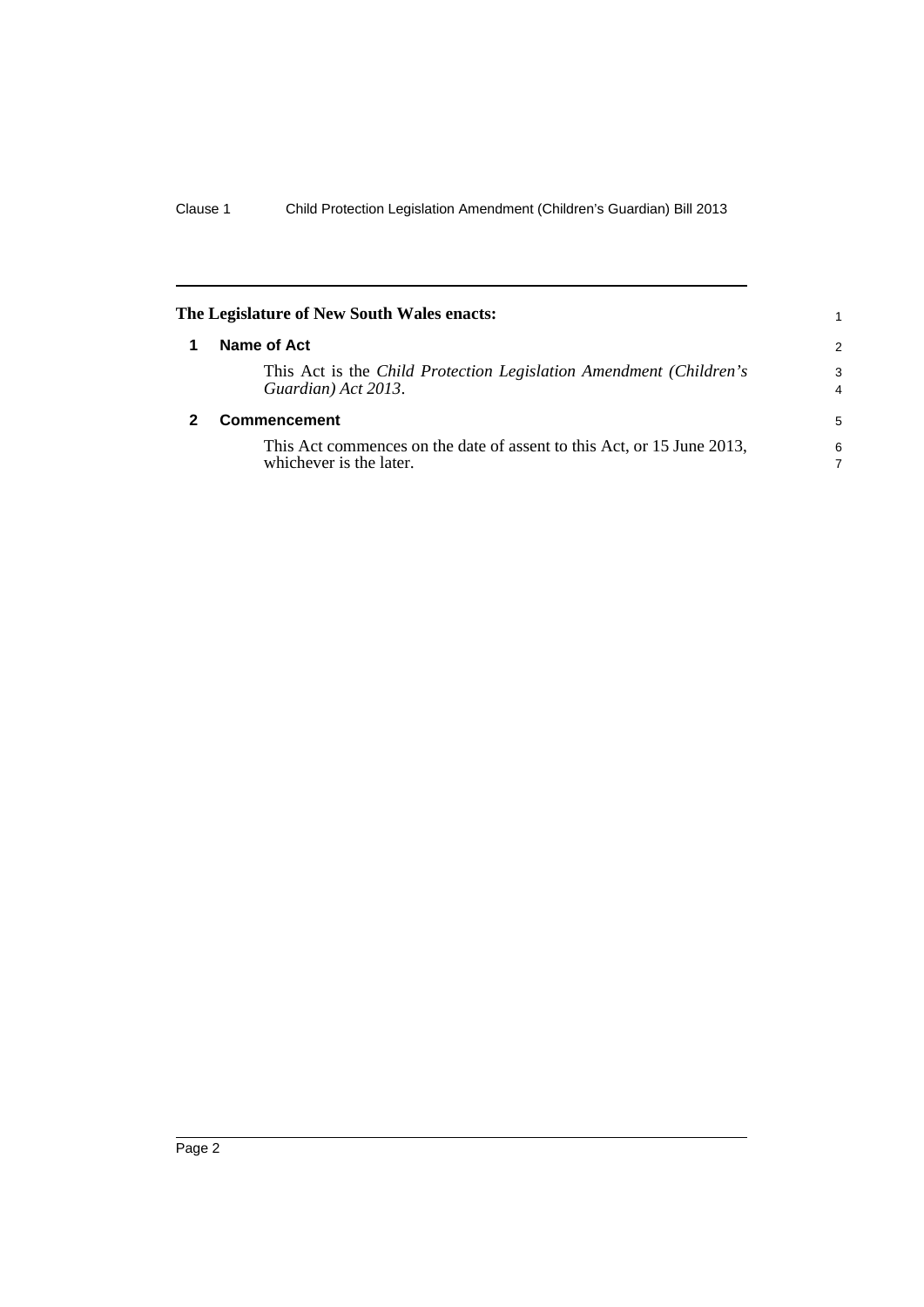Amendment of Child Protection (Working with Children) Act 2012 No 51 Schedule 1

1 2

# <span id="page-10-0"></span>**Schedule 1 Amendment of Child Protection (Working with Children) Act 2012 No 51**

| [1]   | <b>Section 3 Object of Act</b>                                                                                                                                                                                                                                                                                                   | 3                                             |
|-------|----------------------------------------------------------------------------------------------------------------------------------------------------------------------------------------------------------------------------------------------------------------------------------------------------------------------------------|-----------------------------------------------|
|       | Omit the Note. Insert instead:                                                                                                                                                                                                                                                                                                   | 4                                             |
|       | Note. For other legislation relating to the safety, welfare and well-being<br>of children, and the related functions of the Children's Guardian, see the<br>Children and Young Persons (Care and Protection) Act 1998. In<br>particular, see section 181 and Chapter 13 of that Act.                                             | $\mathbf 5$<br>$\,6\,$<br>$\overline{7}$<br>8 |
| $[2]$ | <b>Section 5 Definitions</b>                                                                                                                                                                                                                                                                                                     | 9                                             |
|       | Insert in alphabetical order in section $5(1)$ :                                                                                                                                                                                                                                                                                 | 10                                            |
|       | <b>Children's Guardian</b> means the Children's Guardian appointed<br>under section 178 of the Children and Young Persons (Care and<br>Protection) Act 1998.                                                                                                                                                                     | 11<br>12<br>13                                |
|       | <i>family day care service</i> has the same meaning as it has in the<br>Children (Education and Care Services) National Law (NSW).                                                                                                                                                                                               | 14<br>15                                      |
|       | <b>home based education and care service</b> has the same meaning as<br>it has in the Children (Education and Care Services)<br>Supplementary Provisions Act 2011.                                                                                                                                                               | 16<br>17<br>18                                |
| $[3]$ | Section 5 (1), definitions of "Commission" and "Commissioner"                                                                                                                                                                                                                                                                    | 19                                            |
|       | Omit the definitions.                                                                                                                                                                                                                                                                                                            | 20                                            |
| [4]   | Sections 7 (4), 8 (1) (b), 9, 10 (1), 11, 13, 15-20, 21 (2) (d), 23-25, 27-31,<br>32 (1), 33 (1), 35–40, 44 and 52 (2) (a)                                                                                                                                                                                                       | 21<br>22                                      |
|       | Omit "Commission" wherever occurring.                                                                                                                                                                                                                                                                                            | 23                                            |
|       | Insert instead "Children's Guardian".                                                                                                                                                                                                                                                                                            | 24                                            |
| $[5]$ | Section 10 Adult persons residing with authorised carers or persons<br>providing home care services                                                                                                                                                                                                                              | 25<br>26                                      |
|       | Omit "(other than an authorised carer or an approved provider of an education<br>and care service) who resides at the home of an authorised carer or an<br>approved provider of an education and care service where such a service" from<br>section $10(1)$ .                                                                    | 27<br>28<br>29<br>30                          |
|       | Insert instead "(other than a person who is required under another provision of<br>this Act to, or is exempt from the requirement to, hold a working with children<br>check clearance) who resides at the home of an authorised carer or at a home<br>where a home based education and care service or family day care service". | 31<br>32<br>33<br>34                          |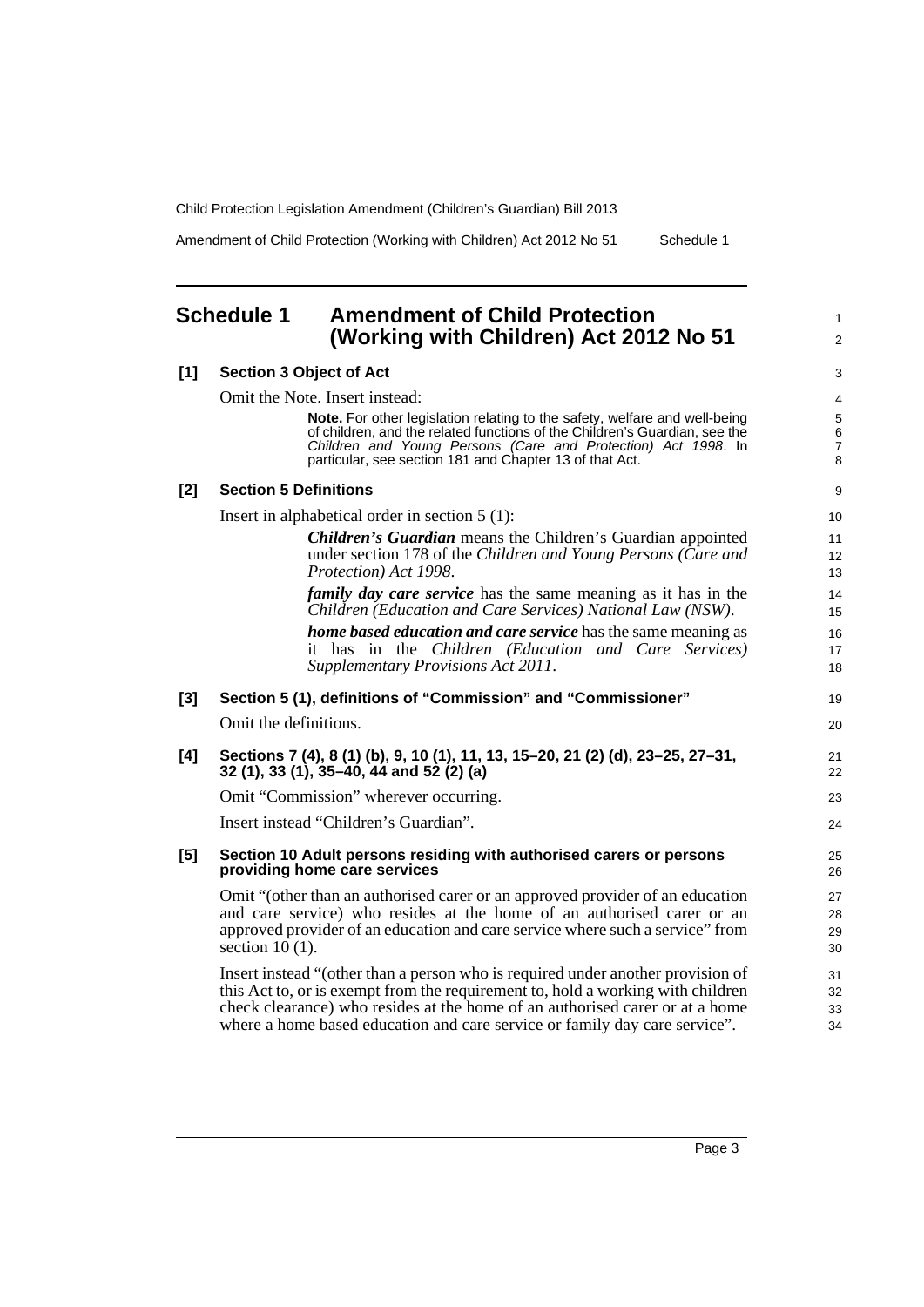Schedule 1 Amendment of Child Protection (Working with Children) Act 2012 No 51

| [6]    | <b>Section 10 (2)</b>                                                                                                                                                | $\mathbf{1}$        |
|--------|----------------------------------------------------------------------------------------------------------------------------------------------------------------------|---------------------|
|        | Omit "education and care service".                                                                                                                                   | 2                   |
|        | Insert instead "home based education and care service or family day care<br>service".                                                                                | 3<br>4              |
| $[7]$  | <b>Section 10 (3)</b>                                                                                                                                                | 5                   |
|        | Omit "the home of an authorised carer or an approved provider of an education<br>or care service".                                                                   | 6<br>$\overline{7}$ |
|        | Insert instead "a home where care or a service referred to in that subsection<br>was provided".                                                                      | 8<br>9              |
| [8]    | <b>Section 17 Interim bars</b>                                                                                                                                       | 10                  |
|        | Omit "Commissioner" from section 17 (3).                                                                                                                             | 11                  |
|        | Insert instead "Children's Guardian".                                                                                                                                | 12                  |
| [9]    | Sections 20 (1) and 23 (2)                                                                                                                                           | 13                  |
|        | Omit "Commission's" wherever occurring.                                                                                                                              | 14                  |
|        | Insert instead "Children's Guardian's".                                                                                                                              | 15                  |
| [10]   | Sections 31 and 37                                                                                                                                                   | 16                  |
|        | Omit "Commission" from the headings wherever occurring.                                                                                                              | 17                  |
|        | Insert instead "Children's Guardian".                                                                                                                                | 18                  |
| [11]   | Part 6                                                                                                                                                               | 19                  |
|        | Omit "Commission" from the heading.                                                                                                                                  | 20                  |
|        | Insert instead "Children's Guardian".                                                                                                                                | 21                  |
| $[12]$ | Section 38 Children's Guardian's public awareness and advice functions                                                                                               | 22                  |
|        | Insert ", including encouraging organisations to develop their capacity to be<br>safe for children" after "child-related work".                                      | 23<br>24            |
| $[13]$ | Section 38, note                                                                                                                                                     | 25                  |
|        | Insert at the end of the section:                                                                                                                                    | 26                  |
|        | Note. For the Children's Guardian's other child-related employment<br>functions, see Chapter 13 of the Children and Young Persons (Care and<br>Protection) Act 1998. | 27<br>28<br>29      |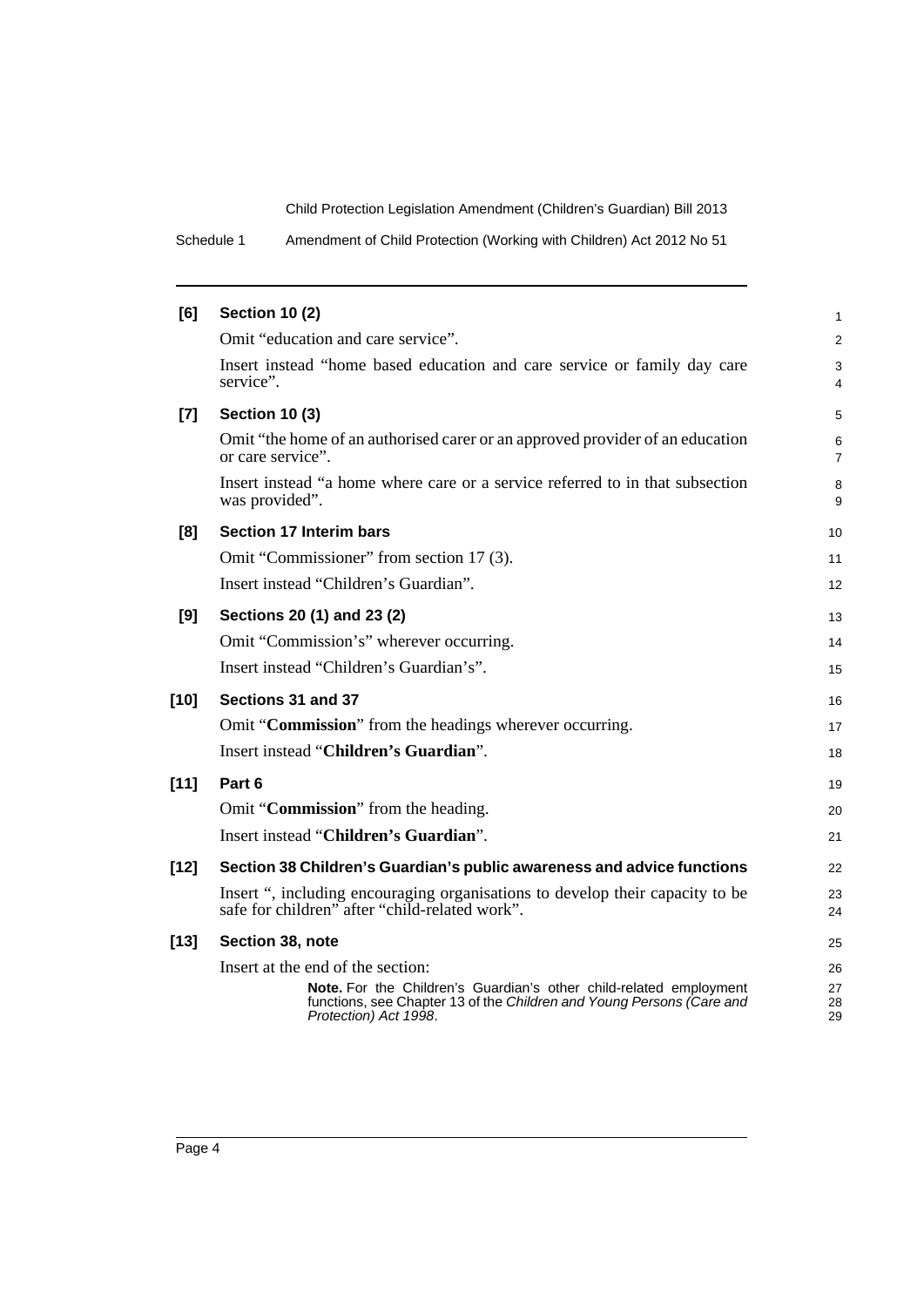Amendment of Child Protection (Working with Children) Act 2012 No 51 Schedule 1

| $[14]$ |                                                                                                                                                                                                                                                                                                                                                                                                                                                                                                                                                                        | <b>Section 39</b>                       |                                                                                                                                                                               | 1                        |  |  |  |
|--------|------------------------------------------------------------------------------------------------------------------------------------------------------------------------------------------------------------------------------------------------------------------------------------------------------------------------------------------------------------------------------------------------------------------------------------------------------------------------------------------------------------------------------------------------------------------------|-----------------------------------------|-------------------------------------------------------------------------------------------------------------------------------------------------------------------------------|--------------------------|--|--|--|
|        |                                                                                                                                                                                                                                                                                                                                                                                                                                                                                                                                                                        |                                         | Omit "Commission's" from the heading.                                                                                                                                         | 2                        |  |  |  |
|        |                                                                                                                                                                                                                                                                                                                                                                                                                                                                                                                                                                        | Insert instead "Children's Guardian's". |                                                                                                                                                                               |                          |  |  |  |
| $[15]$ | <b>Section 40A</b>                                                                                                                                                                                                                                                                                                                                                                                                                                                                                                                                                     |                                         |                                                                                                                                                                               |                          |  |  |  |
|        | Insert after section 40:<br>40A<br>Power to audit declarations made by exempt workers                                                                                                                                                                                                                                                                                                                                                                                                                                                                                  |                                         |                                                                                                                                                                               |                          |  |  |  |
|        |                                                                                                                                                                                                                                                                                                                                                                                                                                                                                                                                                                        |                                         |                                                                                                                                                                               |                          |  |  |  |
|        |                                                                                                                                                                                                                                                                                                                                                                                                                                                                                                                                                                        | (1)                                     | This section applies to a statutory declaration provided to an<br>employer by an exempt worker that contains information relating<br>to the offences specified in Schedule 2. | $\overline{7}$<br>8<br>9 |  |  |  |
|        |                                                                                                                                                                                                                                                                                                                                                                                                                                                                                                                                                                        | (2)                                     | The Children's Guardian may audit the accuracy of the statutory<br>declaration, or may authorise a person to carry out such an audit.                                         | 10<br>11                 |  |  |  |
|        | The Children's Guardian may authorise a person under this<br>(3)<br>section only if the Privacy Commissioner advises the Children's<br>Guardian, in writing, that the Privacy Commissioner is satisfied<br>that the person is able to adequately provide for the security of<br>any information obtained in the exercise of functions pursuant to<br>the authorisation.<br>(4)<br>The Commissioner of Police is authorised to disclose (or arrange<br>for a member of the NSW Police Force to disclose) the following<br>information for the purposes of this section: |                                         |                                                                                                                                                                               |                          |  |  |  |
|        |                                                                                                                                                                                                                                                                                                                                                                                                                                                                                                                                                                        |                                         |                                                                                                                                                                               |                          |  |  |  |
|        | information relating to spent convictions, despite anything<br>(a)<br>to the contrary in the Criminal Records Act 1991,                                                                                                                                                                                                                                                                                                                                                                                                                                                |                                         | 21<br>22                                                                                                                                                                      |                          |  |  |  |
|        | (b)<br>information relating to offences, despite anything to the<br>contrary in section 579 of the Crimes Act 1900.<br>(5)<br>If a person authorised under this section reasonably believes that<br>a statutory declaration is inaccurate, the person must, as soon as<br>practicable, inform the Children's Guardian and provide any<br>information relevant to that belief to the Children's Guardian.                                                                                                                                                               |                                         |                                                                                                                                                                               |                          |  |  |  |
|        |                                                                                                                                                                                                                                                                                                                                                                                                                                                                                                                                                                        |                                         |                                                                                                                                                                               |                          |  |  |  |
|        |                                                                                                                                                                                                                                                                                                                                                                                                                                                                                                                                                                        | (6)                                     | The Children's Guardian may disclose information obtained<br>under this section to the following persons:                                                                     | 29<br>30                 |  |  |  |
|        | (a)<br>the person who made the statutory declaration,<br>(b)<br>the employer of that person,                                                                                                                                                                                                                                                                                                                                                                                                                                                                           |                                         |                                                                                                                                                                               | 31                       |  |  |  |
|        |                                                                                                                                                                                                                                                                                                                                                                                                                                                                                                                                                                        |                                         |                                                                                                                                                                               | 32                       |  |  |  |
|        | (c)<br>a police officer of the State or of the Commonwealth or<br>another State or Territory,                                                                                                                                                                                                                                                                                                                                                                                                                                                                          |                                         |                                                                                                                                                                               |                          |  |  |  |
|        |                                                                                                                                                                                                                                                                                                                                                                                                                                                                                                                                                                        |                                         | (d)<br>the Ombudsman,                                                                                                                                                         | 35                       |  |  |  |
|        | (e)<br>any other investigative agency that the Children's<br>Guardian considers appropriate,                                                                                                                                                                                                                                                                                                                                                                                                                                                                           |                                         |                                                                                                                                                                               |                          |  |  |  |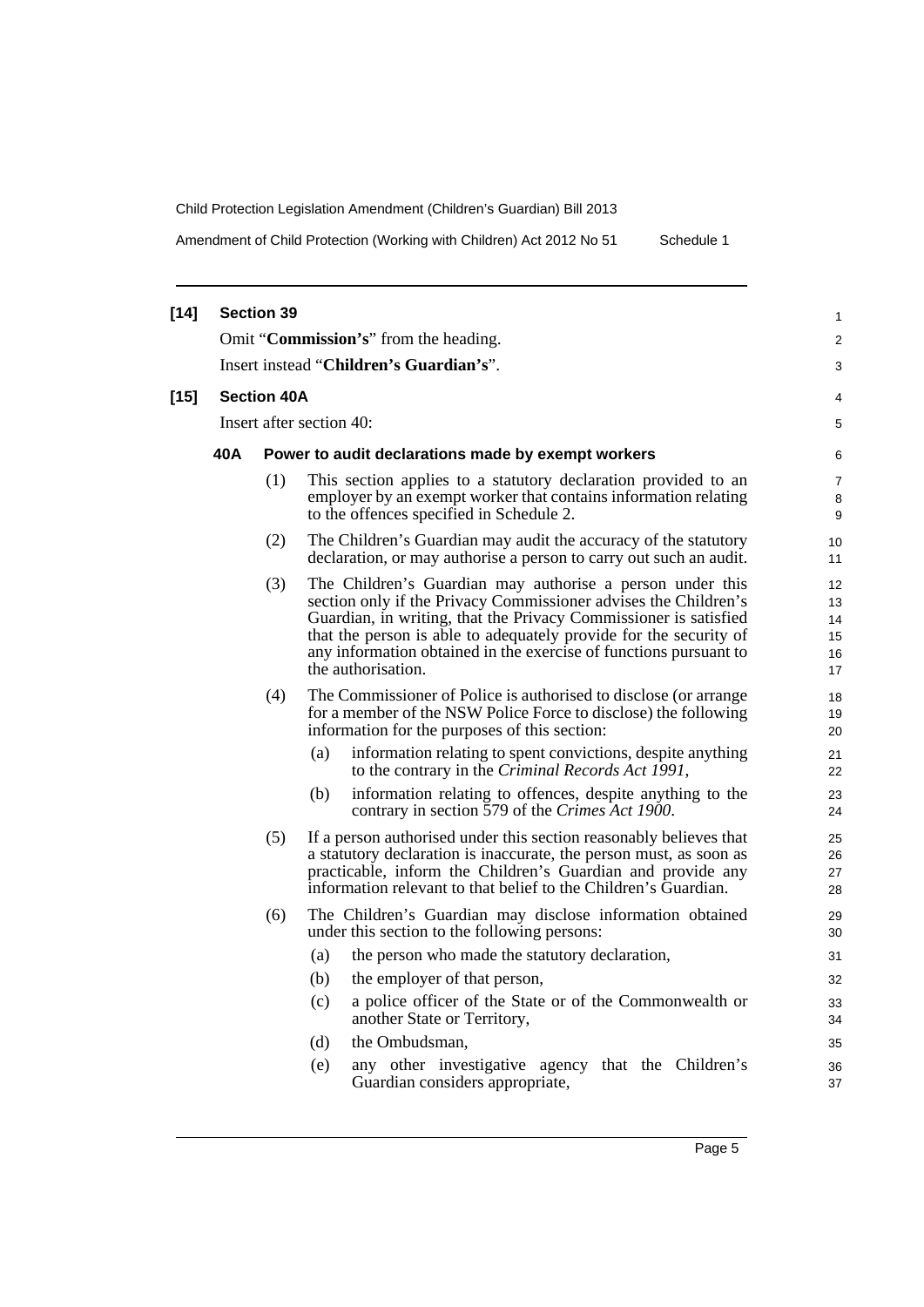Schedule 1 Amendment of Child Protection (Working with Children) Act 2012 No 51

|        |                          |                    | (f)<br>the Department of Family and Community Services,                                                                                                                                                                                                                                                                                                                                                                                                                                                         | 1                                            |
|--------|--------------------------|--------------------|-----------------------------------------------------------------------------------------------------------------------------------------------------------------------------------------------------------------------------------------------------------------------------------------------------------------------------------------------------------------------------------------------------------------------------------------------------------------------------------------------------------------|----------------------------------------------|
|        |                          |                    | the Director of Public Prosecutions,<br>(g)                                                                                                                                                                                                                                                                                                                                                                                                                                                                     | $\overline{c}$                               |
|        |                          |                    | (h)<br>a court or tribunal,                                                                                                                                                                                                                                                                                                                                                                                                                                                                                     | 3                                            |
|        |                          |                    | (i)<br>an approved interstate screening agency,                                                                                                                                                                                                                                                                                                                                                                                                                                                                 | 4                                            |
|        |                          |                    | the Minister,<br>(i)                                                                                                                                                                                                                                                                                                                                                                                                                                                                                            | 5                                            |
|        |                          |                    | (k)<br>the Privacy Commissioner,                                                                                                                                                                                                                                                                                                                                                                                                                                                                                | 6                                            |
|        |                          |                    | (1)<br>any other person approved by the Privacy Commissioner<br>and prescribed in the regulations.                                                                                                                                                                                                                                                                                                                                                                                                              | 7<br>8                                       |
|        |                          | (7)                | The Minister may give the Children's Guardian a written<br>direction on the exercise of functions under this section and the<br>Children's Guardian is to comply with the direction.                                                                                                                                                                                                                                                                                                                            | 9<br>10<br>11                                |
|        |                          | (8)                | In this section, <i>exempt worker</i> means a worker who is exempted<br>by the regulations from the requirement to hold a clearance.                                                                                                                                                                                                                                                                                                                                                                            | 12<br>13                                     |
| $[16]$ |                          | <b>Section 48A</b> |                                                                                                                                                                                                                                                                                                                                                                                                                                                                                                                 | 14                                           |
|        | Insert after section 48: |                    |                                                                                                                                                                                                                                                                                                                                                                                                                                                                                                                 |                                              |
|        |                          |                    |                                                                                                                                                                                                                                                                                                                                                                                                                                                                                                                 |                                              |
|        | 48A                      | <b>Act 1998</b>    | Reports under Children and Young Persons (Care and Protection)                                                                                                                                                                                                                                                                                                                                                                                                                                                  | 16<br>17                                     |
|        |                          | (1)                | Any information obtained by the Children's Guardian in the<br>course of exercising functions under this Act may be used for the<br>purposes of making a report to the Director-General of the<br>Department of Family and Community Services under section 24<br>(Report concerning child or young person at risk of significant<br>harm) or 27 (Mandatory reporting) of the Children and Young<br>Persons (Care and Protection) Act 1998.                                                                      | 18<br>19<br>20<br>21<br>22<br>23<br>24       |
|        |                          | (2)                | A report referred to in section 29 of the Children and Young<br>Persons (Care and Protection) Act 1998 may be provided to the<br>Children's Guardian for the purpose of the exercise of the<br>Children's Guardian's functions under this Act. Any such report<br>may not be subsequently dealt with by the Children's Guardian<br>in a manner that contravenes that section, except to the extent that<br>it is necessary for the Children's Guardian to do so in the exercise<br>of functions under this Act. | 25<br>26<br>27<br>28<br>29<br>30<br>31<br>32 |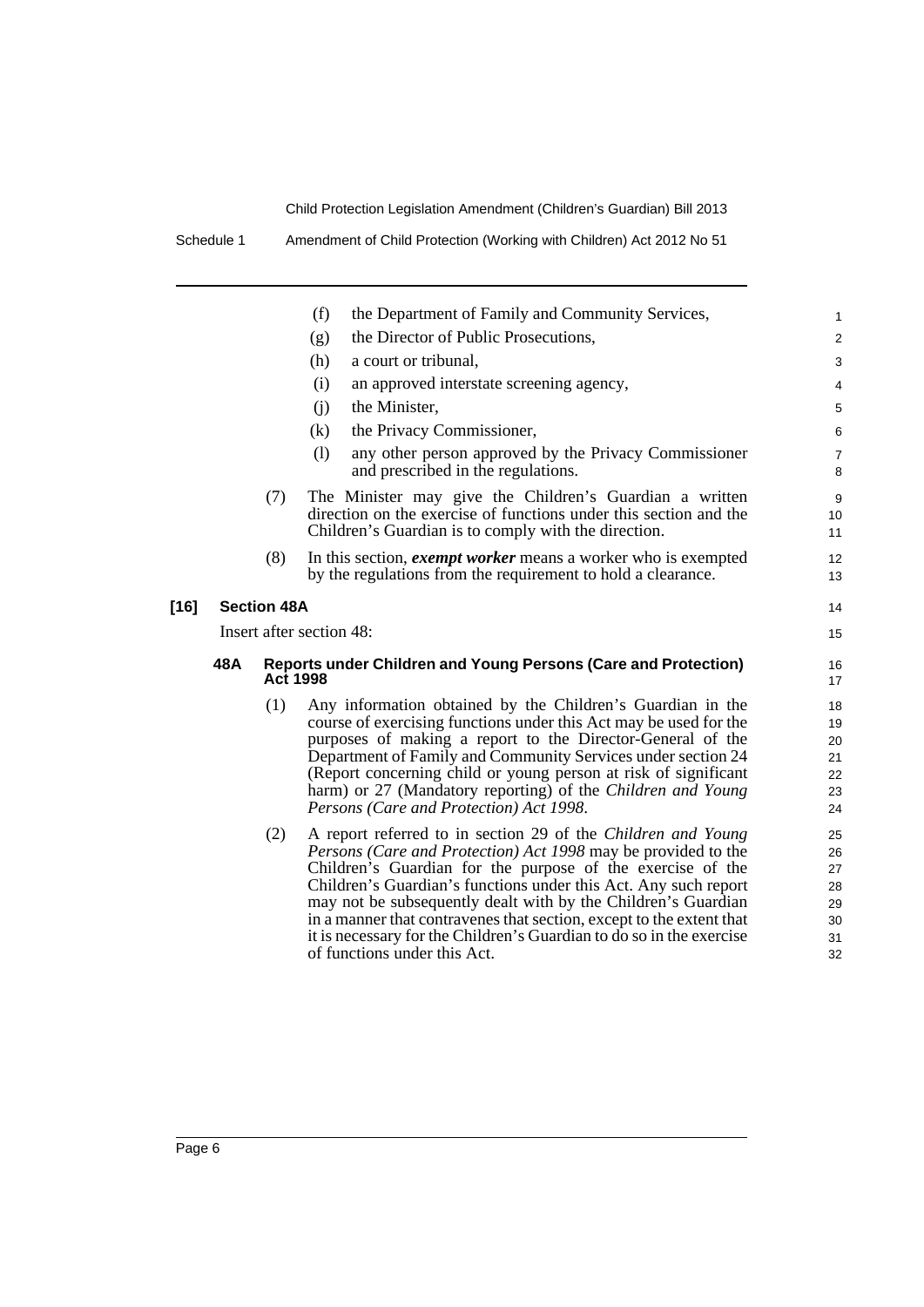Amendment of Children and Young Persons (Care and Protection) Act 1998 No 157 Schedule 2

### <span id="page-14-0"></span>**Schedule 2 Amendment of Children and Young Persons (Care and Protection) Act 1998 No 157**

| [1]   | <b>Section 3 Definitions</b>                  |                                                                                                                                                                                                                                                                                                                                                                                                                                                                                                                                                                                                      | 4                                                     |  |
|-------|-----------------------------------------------|------------------------------------------------------------------------------------------------------------------------------------------------------------------------------------------------------------------------------------------------------------------------------------------------------------------------------------------------------------------------------------------------------------------------------------------------------------------------------------------------------------------------------------------------------------------------------------------------------|-------------------------------------------------------|--|
|       |                                               | Omit "Minister" from the definition of <i>employer's authority</i> .                                                                                                                                                                                                                                                                                                                                                                                                                                                                                                                                 | 5                                                     |  |
|       |                                               | Insert instead "Children's Guardian".                                                                                                                                                                                                                                                                                                                                                                                                                                                                                                                                                                | 6                                                     |  |
| $[2]$ |                                               | <b>Section 137 Authorised carers</b>                                                                                                                                                                                                                                                                                                                                                                                                                                                                                                                                                                 | $\overline{7}$                                        |  |
|       | Omit section 137 (3) and (4). Insert instead: |                                                                                                                                                                                                                                                                                                                                                                                                                                                                                                                                                                                                      |                                                       |  |
|       | (3)                                           | In the case of an authorised carer who is authorised by a<br>designated agency, it is a condition of the authorisation that the<br>carer must, as soon as practicable, notify the designated agency if<br>any person (other than the carer) who is of or above the age of<br>18 years commences to reside at the carer's home and will<br>continue to do so on a regular basis.<br>Note. See section 10 of the Child Protection (Working with Children) Act<br>2012 which requires that an adult person residing at the home of an<br>authorised carer hold a working with children check clearance. | $9\,$<br>10<br>11<br>12<br>13<br>14<br>15<br>16<br>17 |  |
|       | (4)                                           | Without limiting subsection $(3)$ , the requirement to notify the<br>designated agency also applies when a minor residing at the<br>carer's home attains the age of 18 years.                                                                                                                                                                                                                                                                                                                                                                                                                        | 18<br>19<br>20                                        |  |
| [3]   |                                               | Section 181 Principal functions of Children's Guardian                                                                                                                                                                                                                                                                                                                                                                                                                                                                                                                                               | 21                                                    |  |
|       |                                               | Omit section 181 (1). Insert instead:                                                                                                                                                                                                                                                                                                                                                                                                                                                                                                                                                                | 22                                                    |  |
|       | (1)                                           | The principal functions of the Children's Guardian are as<br>follows:                                                                                                                                                                                                                                                                                                                                                                                                                                                                                                                                | 23<br>24                                              |  |
|       |                                               | (a)<br>to exercise functions relating to persons engaged in<br>child-related work, including working with children check<br>clearances, under the Child Protection (Working with<br>Children) Act 2012,                                                                                                                                                                                                                                                                                                                                                                                              | 25<br>26<br>27<br>28                                  |  |
|       |                                               | to promote the best interests of all children and young<br>(b)<br>persons in out-of-home care,                                                                                                                                                                                                                                                                                                                                                                                                                                                                                                       | 29<br>30                                              |  |
|       |                                               | to ensure that the rights of all children and young persons<br>(c)<br>in out-of-home care are safeguarded and promoted,                                                                                                                                                                                                                                                                                                                                                                                                                                                                              | 31<br>32                                              |  |
|       |                                               | to establish a register for the purpose of the authorisation<br>(d)<br>of individuals as authorised carers, and to maintain that<br>register, in accordance with the regulations,                                                                                                                                                                                                                                                                                                                                                                                                                    | 33<br>34<br>35                                        |  |
|       |                                               | to accredit designated agencies and to monitor their<br>(e)<br>responsibilities under this Act and the regulations,                                                                                                                                                                                                                                                                                                                                                                                                                                                                                  | 36<br>37                                              |  |

1 2 3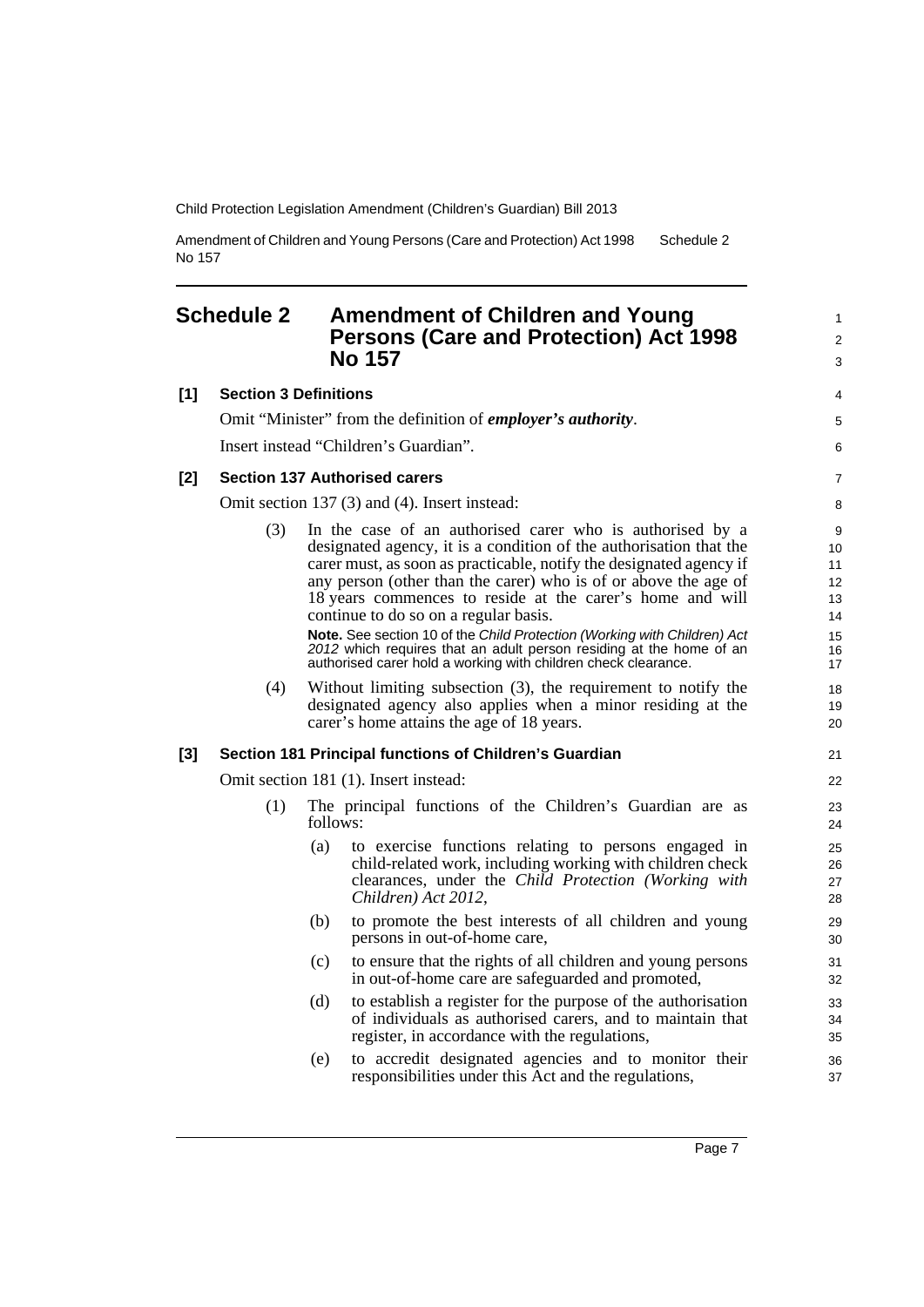Schedule 2 Amendment of Children and Young Persons (Care and Protection) Act 1998 No 157

| (f) | to register organisations that provide or arrange voluntary |
|-----|-------------------------------------------------------------|
|     | out-of-home care and to monitor their responsibilities      |
|     | under this Act and the regulations,                         |
|     |                                                             |

- (g) to exercise functions relating to the employment of children, including the making and revocation of exemptions from the requirement to hold an employer's authority,
- (h) to develop and administer a voluntary accreditation scheme for persons working with persons who have committed sexual offences against children,
- (i) to develop and administer a voluntary accreditation scheme for programs for persons who have committed sexual offences against children.

#### **[4] Section 183**

Insert after section 182:

#### **183 Appointment of advisory committees**

- (1) The Children's Guardian may appoint such advisory committees as the Children's Guardian considers appropriate to assist the Children's Guardian in the exercise of the Children's Guardian's functions. The Children's Guardian may disband any such advisory committee at any time.
- (2) The procedure of such an advisory committee is to be determined by the Children's Guardian or (subject to any determination of the Children's Guardian) by the committee.
- (3) A member of such an advisory committee is entitled to such allowances in connection with the work of the committee as the Minister approves in respect of the member.

#### **[5] Sections 186A and 186B**

Insert after section 186:

#### **186A Referral of matters to police and other investigative agencies**

(1) This section applies to any information obtained by the Children's Guardian in the course of exercising any functions (other than information obtained in the course of exercising functions under section 40A of the *Child Protection (Working with Children) Act 2012*), being information relating to a possible criminal offence under any law or to grounds for possible disciplinary action under any law.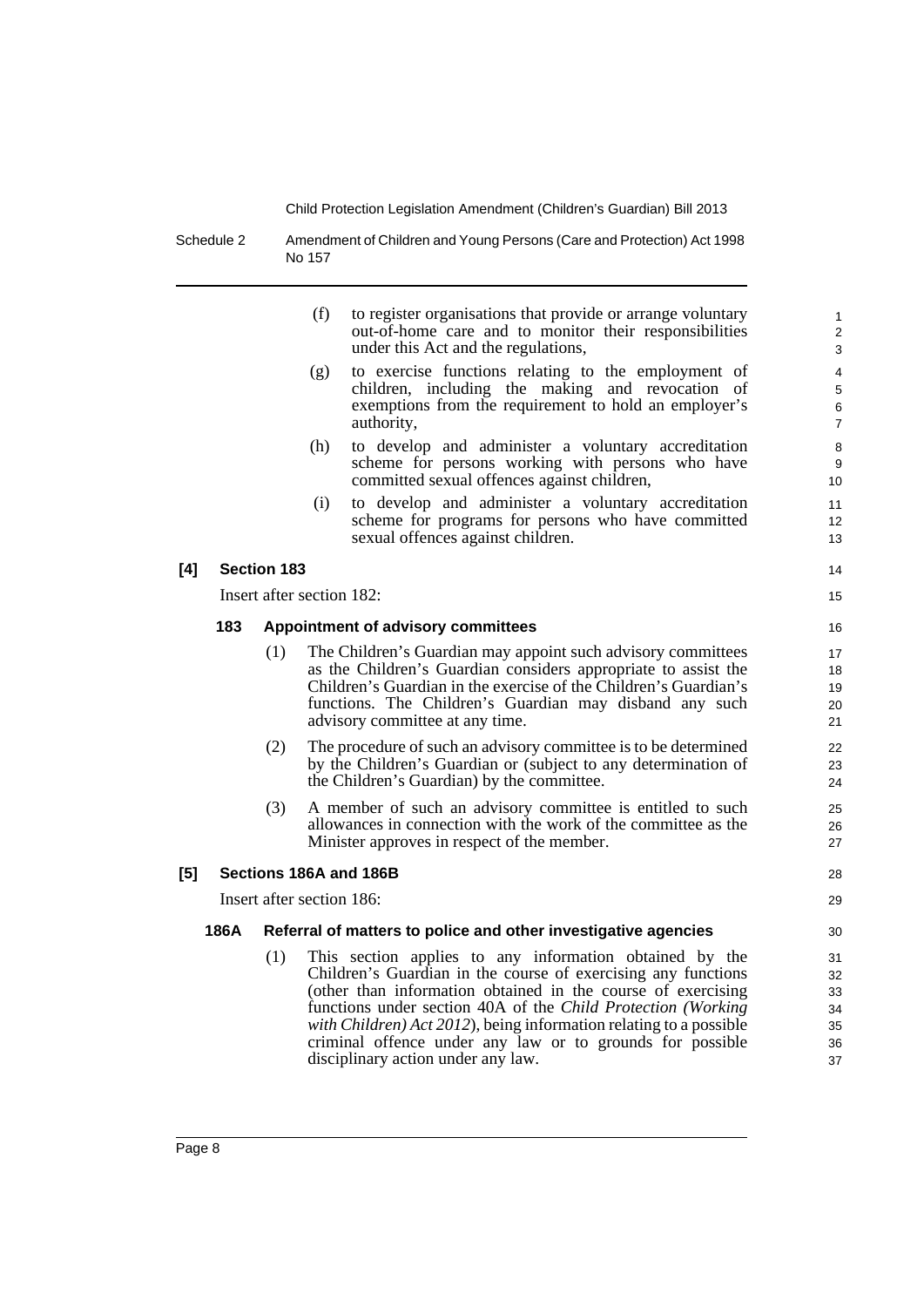Amendment of Children and Young Persons (Care and Protection) Act 1998 No 157 Schedule 2

|       |                 | (2) | The Children's Guardian may refer any such information to the<br>Commissioner of Police, the Ombudsman, the Director-General<br>of the Department of Family and Community Services or any<br>other investigative or government agency that the Children's<br>Guardian considers appropriate.                                                                                                                                                                                                                                                                   | $\mathbf{1}$<br>2<br>3<br>4<br>5                  |
|-------|-----------------|-----|----------------------------------------------------------------------------------------------------------------------------------------------------------------------------------------------------------------------------------------------------------------------------------------------------------------------------------------------------------------------------------------------------------------------------------------------------------------------------------------------------------------------------------------------------------------|---------------------------------------------------|
|       |                 | (3) | Nothing in this section limits or affects the operation of<br>Chapter 16A.                                                                                                                                                                                                                                                                                                                                                                                                                                                                                     | $\,6\,$<br>$\overline{7}$                         |
|       | 186B            |     | <b>Protection from liability</b>                                                                                                                                                                                                                                                                                                                                                                                                                                                                                                                               | 8                                                 |
|       |                 |     | A matter or thing done or omitted to be done by the Children's<br>Guardian, an advisory committee of the Children's Guardian, a<br>member of any such advisory committee or any person acting<br>under the direction of the Children's Guardian or the advisory<br>committee does not, if the matter or thing was done or omitted in<br>good faith for the purposes of executing this or any other Act,<br>subject the Children's Guardian, member of the advisory<br>committee or a person so acting personally to any action,<br>liability, claim or demand. | 9<br>10<br>11<br>12<br>13<br>14<br>15<br>16<br>17 |
| [6]   |                 |     | Sections 221 (2) (b), 224 (other than section 224 (5) (a)) and 245 (1) (d)–(f)                                                                                                                                                                                                                                                                                                                                                                                                                                                                                 | 18                                                |
|       |                 |     | Omit "Minister" wherever occurring. Insert instead "Children's Guardian".                                                                                                                                                                                                                                                                                                                                                                                                                                                                                      | 19                                                |
| $[7]$ |                 |     | Section 236 Entry without warrant into premises-places of employment                                                                                                                                                                                                                                                                                                                                                                                                                                                                                           | 20                                                |
|       |                 |     | Omit "Director-General" from section 236 (1).                                                                                                                                                                                                                                                                                                                                                                                                                                                                                                                  | 21                                                |
|       |                 |     | Insert instead "Children's Guardian".                                                                                                                                                                                                                                                                                                                                                                                                                                                                                                                          | 22                                                |
| [8]   | <b>Tribunal</b> |     | Section 245 Decisions that are reviewable by Administrative Decisions                                                                                                                                                                                                                                                                                                                                                                                                                                                                                          | 23<br>24                                          |
|       |                 |     | Insert ", the Children's Guardian" after "the Minister" in section $245(1)(g)$ .                                                                                                                                                                                                                                                                                                                                                                                                                                                                               | 25                                                |
| [9]   |                 |     | Schedule 2 Provisions relating to employers' authorities                                                                                                                                                                                                                                                                                                                                                                                                                                                                                                       | 26                                                |
|       |                 |     | Omit "Minister" wherever occurring in clauses $1(1)$ , $2(b)$ , $5(b)$ , $6(1)$ and $7$ .                                                                                                                                                                                                                                                                                                                                                                                                                                                                      | 27                                                |
|       |                 |     | Insert instead "Children's Guardian".                                                                                                                                                                                                                                                                                                                                                                                                                                                                                                                          | 28                                                |
| [10]  |                 |     | Schedule 2, clause 2 Grant or refusal of authority                                                                                                                                                                                                                                                                                                                                                                                                                                                                                                             | 29                                                |
|       |                 |     | Insert at the end of the clause:                                                                                                                                                                                                                                                                                                                                                                                                                                                                                                                               | 30                                                |
|       |                 | (2) | When a person applies to the Children's Guardian for an<br>employer's authority, the Children's Guardian must within<br>14 days:                                                                                                                                                                                                                                                                                                                                                                                                                               | 31<br>32<br>33                                    |

(a) grant the authority to the applicant, or

34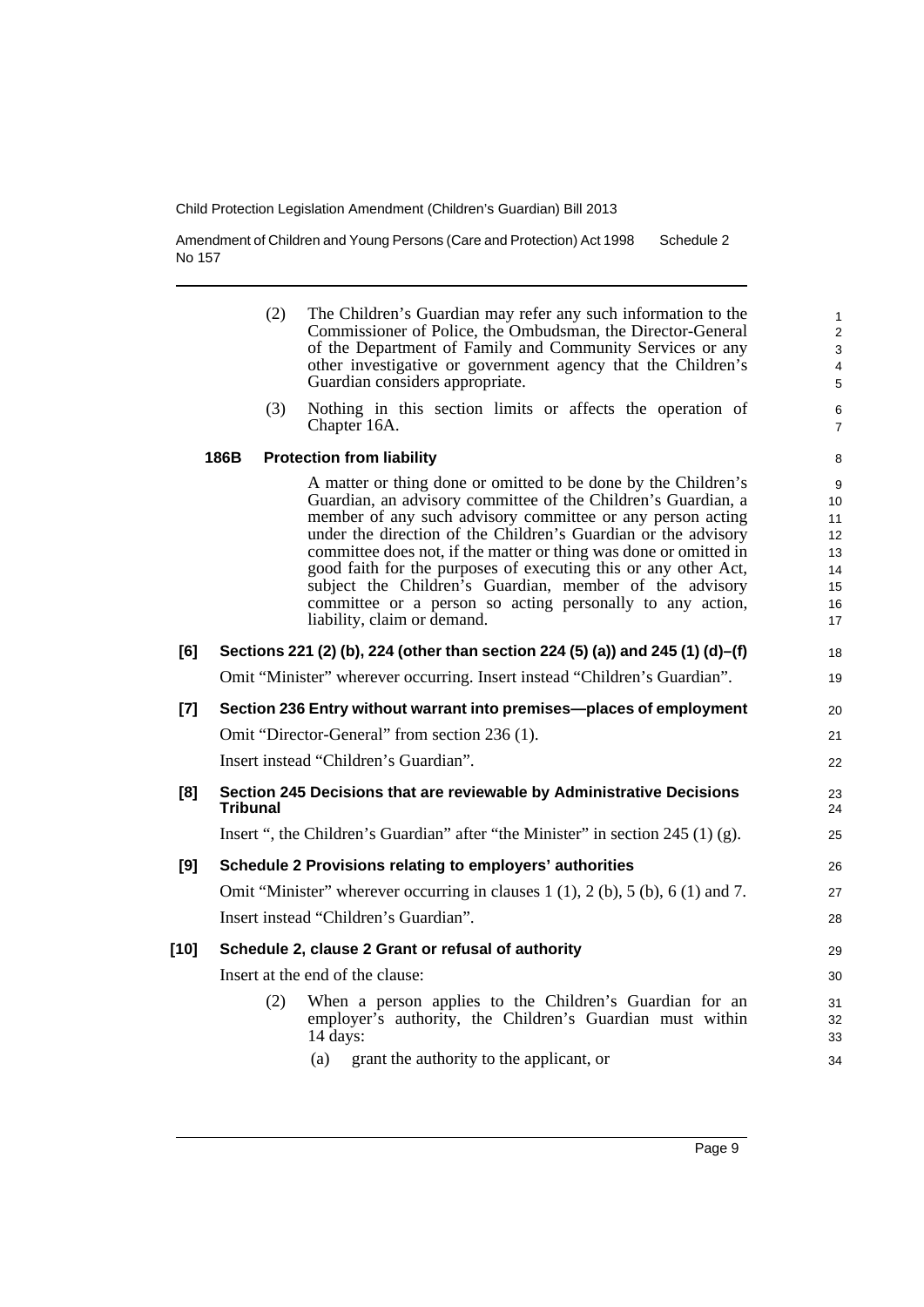Schedule 2 Amendment of Children and Young Persons (Care and Protection) Act 1998 No 157

|        |                          | (b)        | refuse the authority and cause to be served on the applicant<br>a notice stating the ground on which the authority has been<br>refused. | $\mathbf{1}$<br>2<br>3 |
|--------|--------------------------|------------|-----------------------------------------------------------------------------------------------------------------------------------------|------------------------|
|        | (3)                      |            | The period of 14 days referred to in this clause may be varied or<br>waived by agreement between the Children's Guardian and the        | $\overline{4}$<br>5    |
|        |                          | applicant. |                                                                                                                                         | 6                      |
| [11]   | Schedule 2, clause 3     |            |                                                                                                                                         | 7                      |
|        | Omit the clause.         |            |                                                                                                                                         | 8                      |
| $[12]$ | Schedule 2, clause 7 (3) |            |                                                                                                                                         | 9                      |
|        |                          |            | Omit "Minister's". Insert instead "Children's Guardian's".                                                                              | 10                     |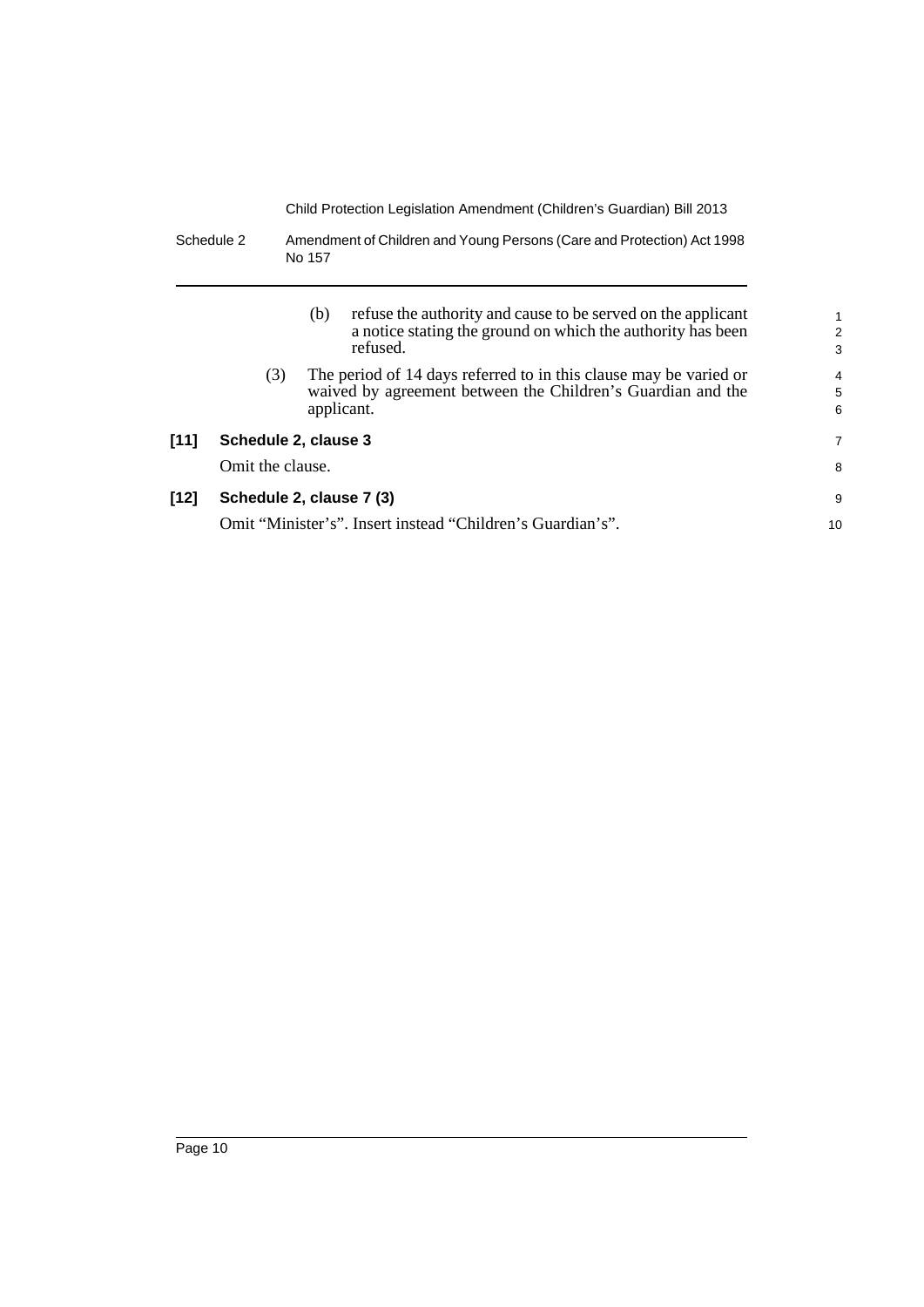Amendment of other Acts Schedule 3

<span id="page-18-0"></span>

|       | <b>Schedule 3</b>     | <b>Amendment of other Acts</b>                                                                       | 1              |
|-------|-----------------------|------------------------------------------------------------------------------------------------------|----------------|
| 3.1   |                       | <b>Administrative Decisions Tribunal Act 1997 No 76</b>                                              | $\overline{c}$ |
|       |                       | <b>Schedule 2 Composition and functions of Divisions</b>                                             | 3              |
|       | of Part 1.            | Omit "Commission for Children and Young People Act 1998" from clause 2                               | 4<br>5         |
|       | 2012".                | Insert in alphabetical order "Child Protection (Working with Children) Act                           | 6<br>7         |
| 3.2   |                       | <b>Child Protection (Offenders Registration) Act 2000 No 42</b>                                      | 8              |
| [1]   |                       | Section 9 Relevant personal information to be reported                                               | 9              |
|       |                       | Omit section $9(1)$ (f). Insert instead:                                                             | 10             |
|       |                       | if the person is a worker:<br>(f)                                                                    | 11             |
|       |                       | the nature of the person's work, and<br>(i)                                                          | 12             |
|       |                       | the name of the person's employer (if any), and<br>(ii)                                              | 13             |
|       |                       | the address of each of the premises at which the<br>(iii)                                            | 14             |
|       |                       | person generally works or, if the person does not                                                    | 15             |
|       |                       | generally work at any particular premises, the name<br>of each of the localities in which the person | 16<br>17       |
|       |                       | generally works,                                                                                     | 18             |
| $[2]$ | Section 9 (3)         |                                                                                                      | 19             |
|       |                       | Omit the subsection. Insert instead:                                                                 | 20             |
|       | (3)                   | In this section, <i>employer</i> and <i>worker</i> have the same meanings as                         | 21             |
|       |                       | they have in the Child Protection (Working with Children) Act<br>2012.                               | 22<br>23       |
| $[3]$ | obligations           | Section 16 ADT may exempt persons from compliance with reporting                                     | 24<br>25       |
|       |                       | Omit "The Commission for Children and Young People" from section 16 (6).                             | 26             |
|       |                       | Insert instead "The Children's Guardian".                                                            | 27             |
| [4]   | <b>Section 16 (6)</b> |                                                                                                      | 28             |
|       |                       | Omit "The Commission". Insert instead "The Children's Guardian".                                     | 29             |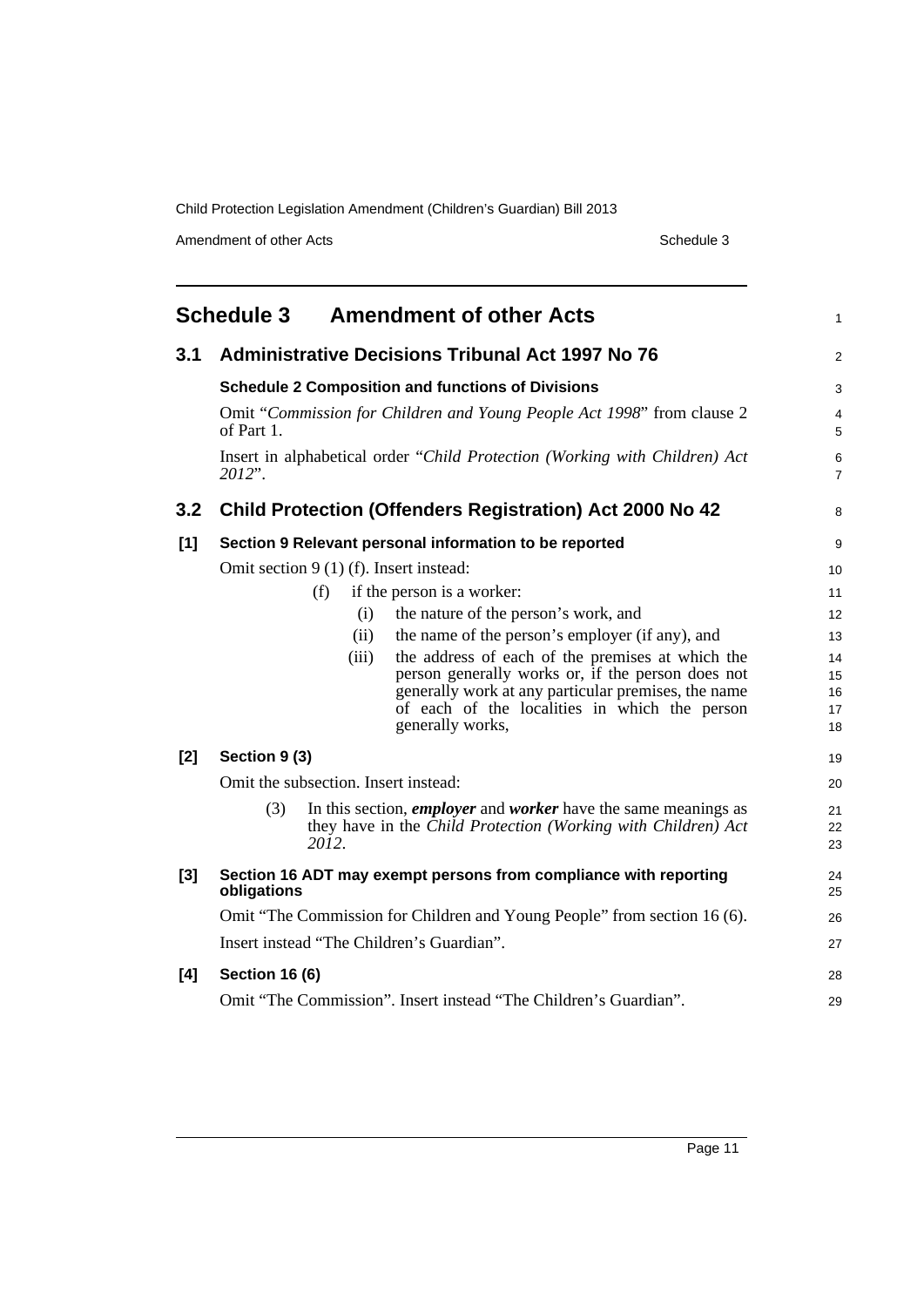Schedule 3 Amendment of other Acts

| [5]   | <b>Section 16 (7)</b>                                                                                                                                                                                                                                 | $\mathbf{1}$             |
|-------|-------------------------------------------------------------------------------------------------------------------------------------------------------------------------------------------------------------------------------------------------------|--------------------------|
|       | Omit "the Commissioner for the Commission for Children and Young<br>People".                                                                                                                                                                          | $\overline{2}$<br>3      |
|       | Insert instead "the Children's Guardian".                                                                                                                                                                                                             | $\overline{4}$           |
| [6]   | <b>Section 16 (12)</b>                                                                                                                                                                                                                                | 5                        |
|       | Insert after section $16(11)$ :                                                                                                                                                                                                                       | 6                        |
|       | In this section, <i>Children's Guardian</i> means the Children's<br>(12)<br>Guardian appointed under section 178 of the Children and Young<br>Persons (Care and Protection) Act 1998.                                                                 | $\overline{7}$<br>8<br>9 |
| 3.3   | <b>Children (Education and Care Services National Law</b><br>Application) Act 2010 No 104                                                                                                                                                             | 10<br>11                 |
|       | Section 15 Working with children law                                                                                                                                                                                                                  | 12                       |
|       | Omit "the Commission for Children and Young People Act 1998".                                                                                                                                                                                         | 13                       |
|       | Insert instead "the Child Protection (Working with Children) Act 2012".                                                                                                                                                                               | 14                       |
| 3.4   | <b>Children (Education and Care Services) Supplementary</b><br>Provisions Act 2011 No 70                                                                                                                                                              | 15<br>16                 |
|       | Section 34 Home based education and care services—adult residents                                                                                                                                                                                     | 17                       |
|       | Omit the Note to section 34 (1). Insert instead:                                                                                                                                                                                                      | 18                       |
|       | Note. See section 10 of the Child Protection (Working with Children) Act<br>2012 which requires that an adult person residing at a home where a<br>home based education and care service is provided hold a working with<br>children check clearance. | 19<br>20<br>21<br>22     |
| 3.5   | <b>Commission for Children and Young People Act 1998 No 146</b>                                                                                                                                                                                       | 23                       |
| [1]   | <b>Section 11 Principal functions of Commission</b>                                                                                                                                                                                                   | 24                       |
|       | Omit section 11 (i), (j), (l) and (m).                                                                                                                                                                                                                | 25                       |
| $[2]$ | Section 15 Referral of matters to police and other investigative agencies                                                                                                                                                                             | 26                       |
|       | Omit "Department of Human Services" from section 15 (2).                                                                                                                                                                                              | 27                       |
|       | Insert instead "Department of Family and Community Services".                                                                                                                                                                                         | 28                       |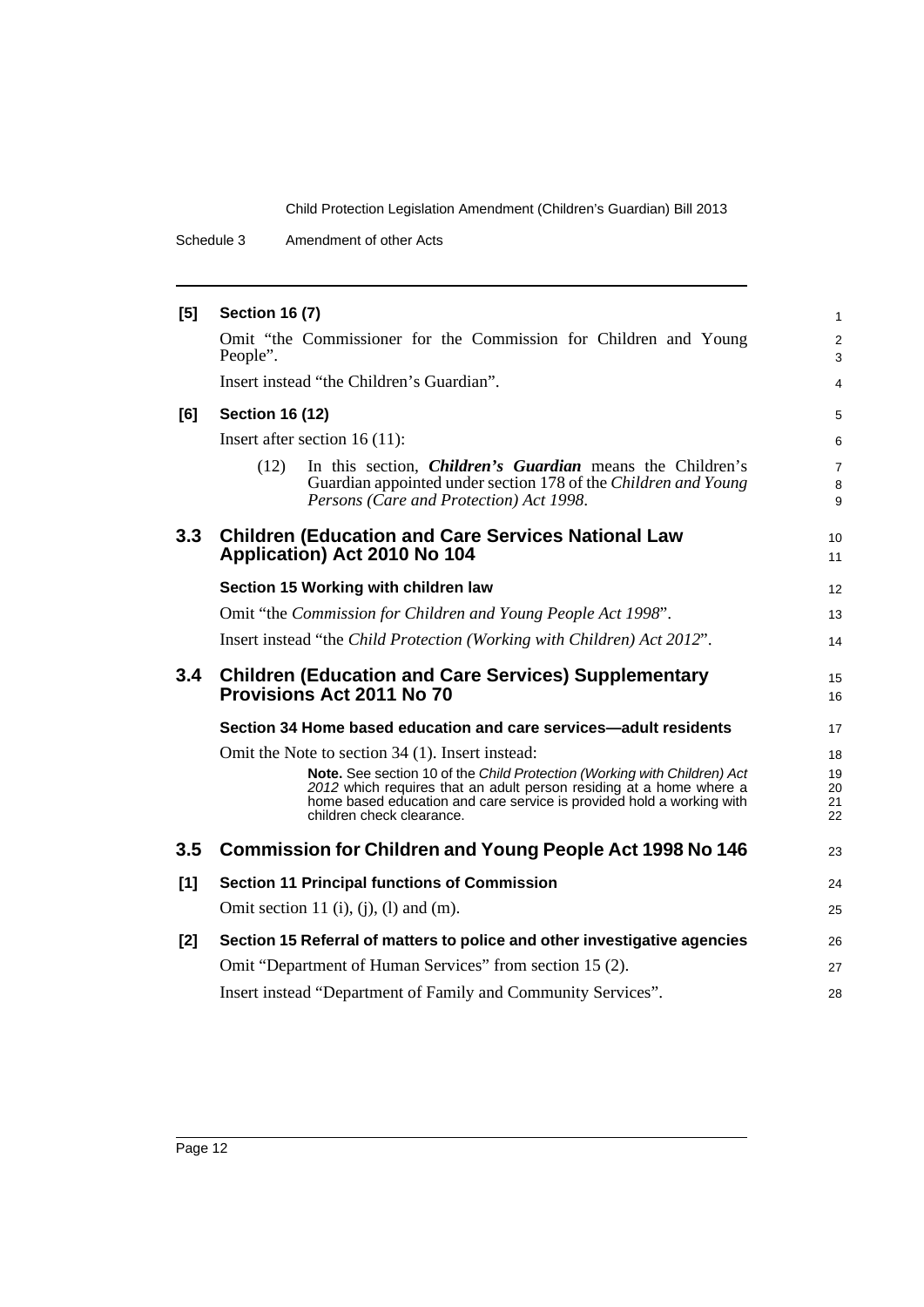Amendment of other Acts Schedule 3

| [3] | <b>Section 28 Functions of Committee</b>                                                                                                                                              | 1                        |
|-----|---------------------------------------------------------------------------------------------------------------------------------------------------------------------------------------|--------------------------|
|     | Insert after section $28(1)(a)$ :                                                                                                                                                     | $\overline{c}$           |
|     | (a1)<br>to monitor and review the exercise by the Children's<br>Guardian of functions under the Child Protection<br>(Working with Children) Act 2012,                                 | 3<br>4<br>5              |
| [4] | Section 28 (1) (b)                                                                                                                                                                    | 6                        |
|     | Insert ", or on any matter appertaining to the exercise of the Children's<br>Guardian's functions under the Child Protection (Working with Children) Act<br>2012," after "functions". | $\overline{7}$<br>8<br>9 |
| 3.6 | <b>Crimes (Sentencing Procedure) Act 1999 No 92</b>                                                                                                                                   | 10                       |
|     | Section 24A Mandatory requirements for supervision and other<br>prohibitions to be disregarded in sentencing                                                                          | 11<br>12                 |
|     | Omit section 24A (1) (c). Insert instead:                                                                                                                                             | 13                       |
|     | as a consequence of being convicted of the offence, has<br>(c)<br>become a disqualified person within the meaning of the<br>Child Protection (Working with Children) Act 2012, or     | 14<br>15<br>16           |
| 3.7 | <b>Criminal Records Act 1991 No 8</b>                                                                                                                                                 | 17                       |
|     | Section 13 Unlawful disclosure of information concerning spent<br>convictions                                                                                                         | 18<br>19                 |
|     | Omit "section 38 or 38A of the Commission for Children and Young People<br>Act 1998" from section 13 (4A).                                                                            | 20<br>21                 |
|     | Insert instead "section 33, 34 or 40A of the Child Protection (Working with<br>Children) Act 2012".                                                                                   | 22<br>23                 |
| 3.8 | Ombudsman Act 1974 No 68                                                                                                                                                              | 24                       |
| [1] | <b>Section 25DA Disclosures to Children's Guardian</b>                                                                                                                                | 25                       |
|     | Omit "Commission for Children and Young People".                                                                                                                                      | 26                       |
|     | Insert instead "Children's Guardian for the purpose of the exercise of<br>functions under the Child Protection (Working with Children) Act 2012".                                     | 27<br>28                 |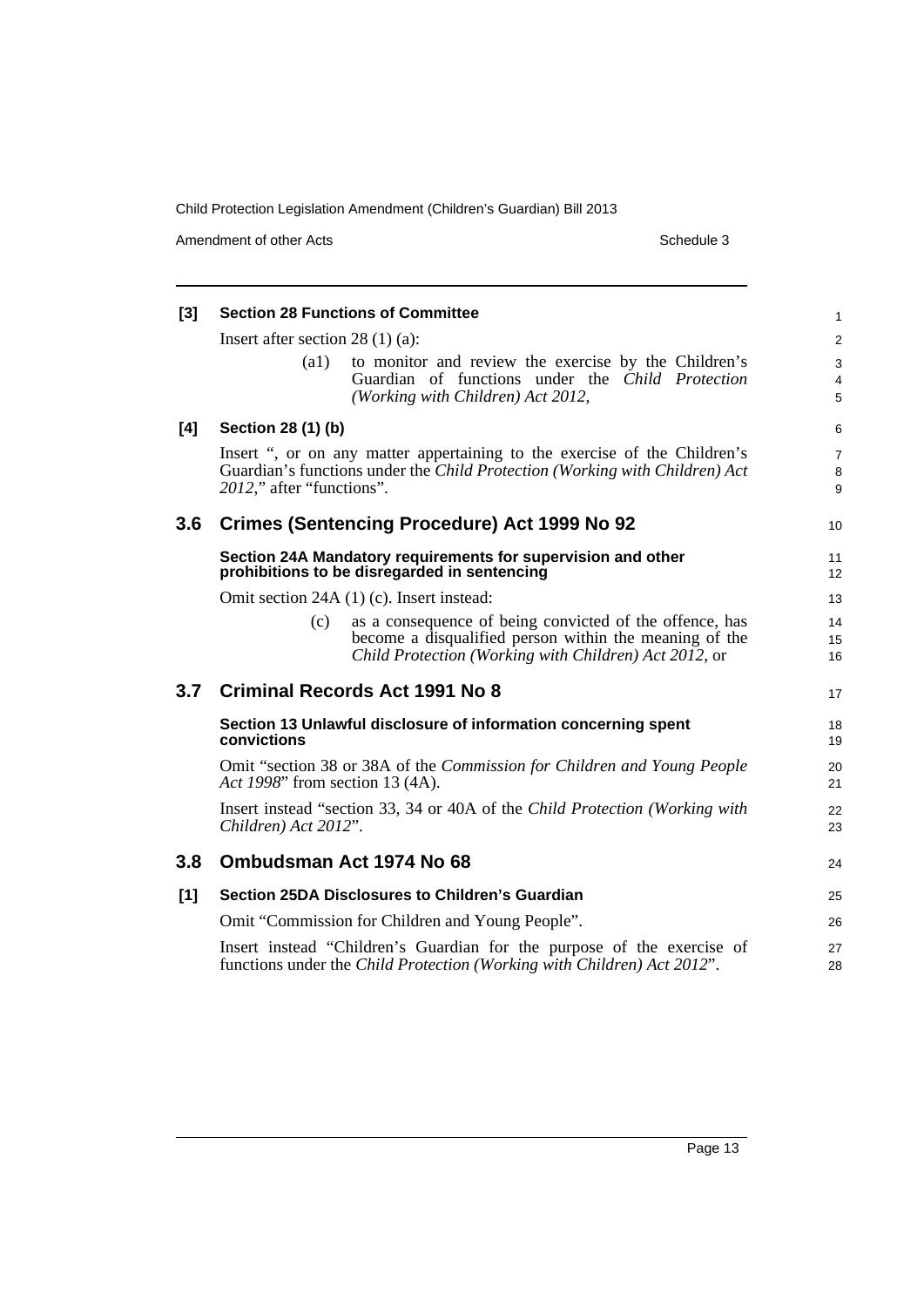Schedule 3 Amendment of other Acts

| [2] | Section 25DA (2)                                                                                                                                                     | $\mathbf{1}$             |
|-----|----------------------------------------------------------------------------------------------------------------------------------------------------------------------|--------------------------|
|     | Insert at the end of the section:                                                                                                                                    | $\overline{2}$           |
|     | Nothing in this section limits the information that the<br>(2)<br>Ombudsman may otherwise disclose to the Children's Guardian<br>under this or any other Act or law. | 3<br>$\overline{4}$<br>5 |
| 3.9 | <b>Parliamentary Electorates and Elections Act 1912 No 41</b>                                                                                                        | 6                        |
| [1] | <b>Section 81K Definitions</b>                                                                                                                                       | $\overline{7}$           |
|     | Omit the definition of CYP Commission from section 81K (1).                                                                                                          | 8                        |
|     | Insert in alphabetical order:                                                                                                                                        | 9                        |
|     | <b>Children's Guardian</b> means the Children's Guardian appointed<br>under section 178 of the Children and Young Persons (Care and<br>Protection) Act 1998.         | 10<br>11<br>12           |
| [2] | Section 81M Duties of Electoral Commissioner with respect to<br>child-related conduct declarations                                                                   | 13<br>14                 |
|     | Omit "Commission for Children and Young People (the CYP Commission)"<br>from section $81M(2)$ .                                                                      | 15<br>16                 |
|     | Insert instead "Children's Guardian".                                                                                                                                | 17                       |
| [3] | Section 81N Duties of Children's Guardian with respect to child-related<br>conduct declarations                                                                      | 18<br>19                 |
|     | Omit "CYP Commission" wherever occurring.                                                                                                                            | 20                       |
|     | Insert instead "Children's Guardian".                                                                                                                                | 21                       |
| [4] | Section 81N (2) (b), (3) and (5)                                                                                                                                     | 22                       |
|     | Omit "the Commission" wherever occurring.                                                                                                                            | 23                       |
|     | Insert instead "the Children's Guardian".                                                                                                                            | 24                       |
| [5] | Section 81NA Duty of persons to assist the Children's Guardian                                                                                                       | 25                       |
|     | Omit "CYP Commission" wherever occurring in section 81NA (1) and (3).                                                                                                | 26                       |
|     | Insert instead "Children's Guardian".                                                                                                                                | 27                       |